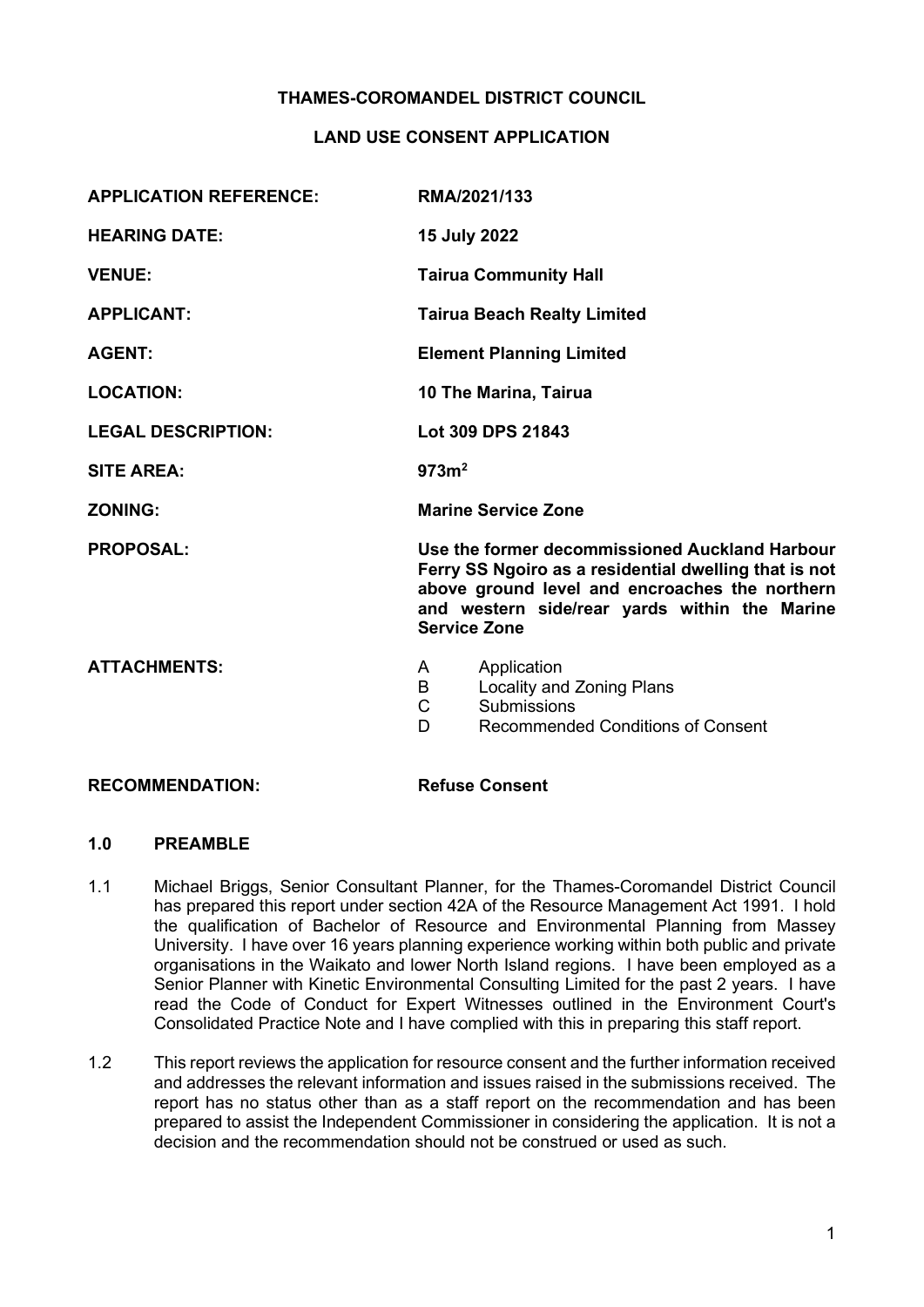# 2.0 THE PROPOSAL

- 2.1 Tairua Beach Realty Limited (the Applicant) is seeking resource consent to use the former decommissioned Auckland Harbour Ferry SS Ngoiro on 10 The Marina, Tairua (the Site) as a residential dwelling. The former ferry is largely located above ground level and is 2.0m from the northern side boundary and 4.0m from the western rear boundary.
- 2.2 The former ferry rests partially below the ground level of the Site and comprises of two levels. The lower level includes a lounge and bar, rest area, quiet room, bathroom, and walkways to the east and decks to the west. The upper level contains two bedrooms, lounge, and sunroom, as well as a kitchen, chiller and laundry. The ferry is approximately 36.5m long and 8.2m wide and is located 2.0m from the northern boundary, 8.9m from the eastern boundary, 9.6m from the southern boundary and 4.0m from the western boundary (as measured perpendicular to the boundary).
- 2.3 The exterior of the former ferry consists of timber, with a mixture of timber and aluminium joinery. The original funnel remains on top of the ferry, along with several vents and masts on the bow and stern. Most of the ferry is between 5.9m and 6.2m high, but the funnel extends to a maximum height of 8.4m.
- 2.4 The upper and lower levels of the ferry are accessed via a canopy, ramp and stairs on the southern side of the building. A small deck and stairs on the northern side provides access to and from an outdoor area in the north-western corner of the Site.
- 2.5 A shipping container is currently located in the south-eastern corner of the Site and is used for storage. The container is proposed to be removed from the Site.
- 2.6 Access to the Site is via an existing vehicle entrance and right of way from The Marina. The Site contains 21 car parks.
- 2.7 The former ferry is connected to the Council reticulated stormwater, wastewater, and potable water systems located within The Marina.
- 2.8 The Applicant proposes the following "no-complaints covenant" to be registered against the Record of Title (RT) for the Site to ensure that the proposal does not result in reverse sensitivity effects to the property to the south (12-14 The Marina):

"The owners and occupiers of the subject site (Lot 310 DPS 21843) shall not seek to make complaint to the Thames Coromandel District Council, or any other person or body, regarding noise emitted by any activity on the adjoining allotment to the south at 12 The Marina which is zoned Marine Services, and which complies with the relevant noise rules of the aforementioned zoning, or that it complies with its resource consent or any existing use rights that the property/activity currently enjoys".

2.9 A copy of the application and plans are included within **Attachment A**.

# 3.0 DESCRIPTION OF SITE AND LOCALITY

- 3.1 The Site is located at 10 The Marina, Tairua and is legally described as Lot 309 DPS 21843 being 973m<sup>2</sup> in size. The Site is approximately 1km to the east across the harbour from the Tairua town centre. The subject Site is generally rectangular in shape, apart from the angled western boundary, and has a flat topography. As identified in Section 1.1 above, a shipping container is currently located in the south-eastern corner of the Site and is used for storage.
- 3.2 The properties to the north of the Site are residential in nature and zoned Extra Density Residential. The properties contain 20 two storey town houses. Northeast of the Site is an 878m<sup>2</sup> property owned by Council and zoned Recreation Passive.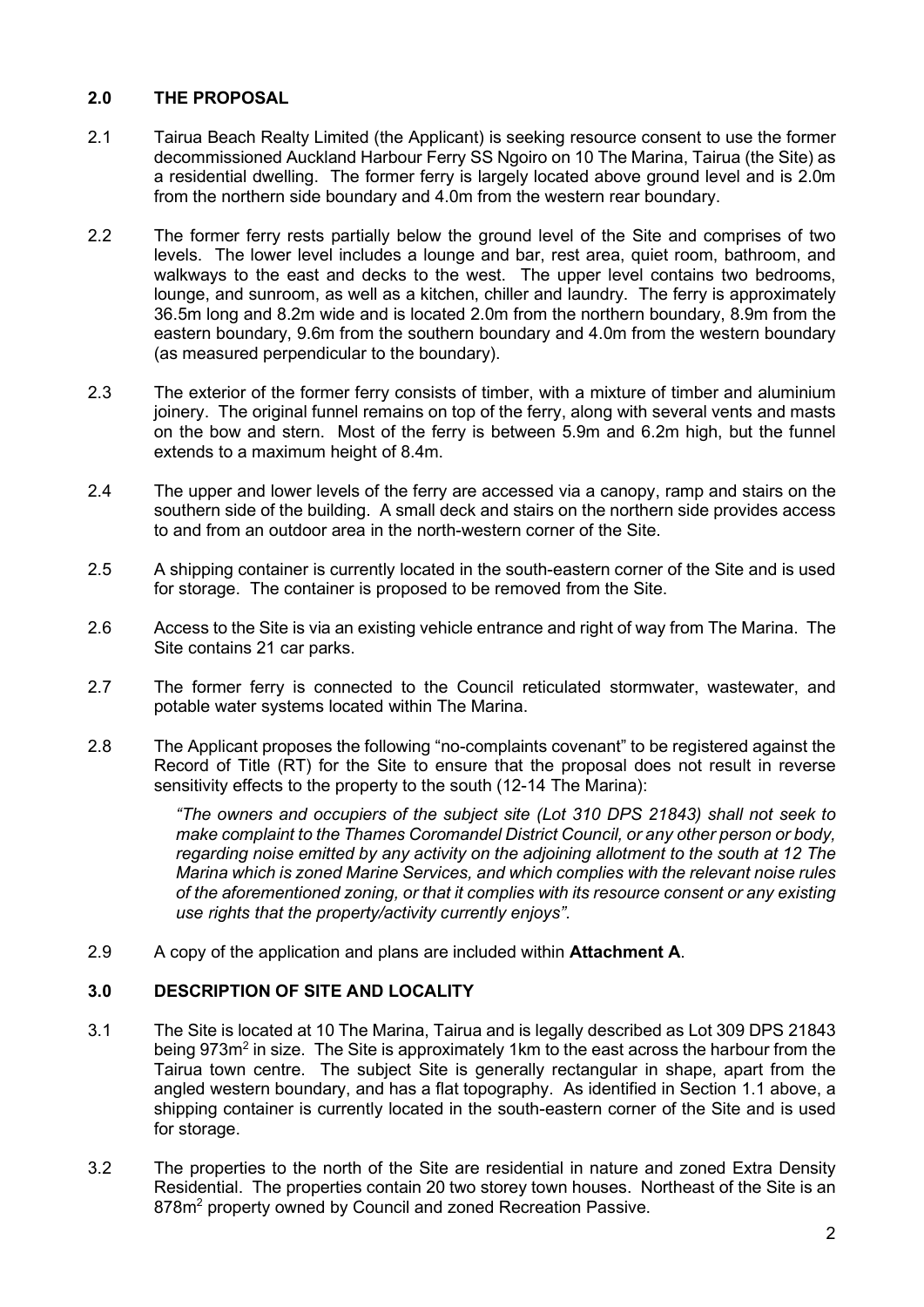- 3.3 To the southeast, the properties are zoned Extra Density Residential, but are currently used for storing boats and containers.
- 3.4 The property to the south is zoned Marine Service and contains the Tairua Pauanui Sports Fishing Club (Sports Fishing Club) (which includes marina offices, clubrooms, club restaurant, bar, kitchens, bathrooms, and a laundry), Dutchy's Outdoor Sports Store (Dutchy's) and Paradise Gym.
- 3.5 To the west of the Site is the Tairua Marina, which comprises of two floating piers with associated finger jetties, gangways and a mixture of berths.
- 3.6 A Locality and Zoning Plan are included as Attachment B.

# 4.0 SITE HISTORY

- 4.1 RT SA20A/1077 was issued on 24 March 1976.
- 4.2 The RT contains the following interests:
	- Right of way over part marked Y on DP 492381 created by Easement 10235591.1.
	- Right of way created by Easement 10235591.2.
	- Right (in gross) to Public Access over part marked B on DP 475003 in favour of Thames-Coromandel District Council created by Easement Instrument 10484236.2.

The above listed interests do not restrict the proposal from proceeding.

- 4.3 On 20 November 1998, resource consent R.101000457 was granted to relocate the decommissioned ferry to the Site and utilise it as a Boat Clubhouse. At the time the Site was zoned Marine Activities Policy Area under the Transitional and Proposed District Plans. The consented location of the ferry was 3m from the northern and eastern boundaries, 9.2m from the southern boundary and 11m from the western boundary. The ferry was moved onto the Site in 1999 and located as described in Section 2.2 above.
- 4.4 On 17 September 1999, resource consent RMA19990127 was granted to operate a restaurant within the Housing Zone (Marine Activities Policy Area). The Site was zoned Marine Activities Zone (Marine Activities Policy Area) under the Transitional District Plan and Housing Zone (Marine Activities Policy Area) under the Proposed District Plan. From Council records it would appear that the building/vessel operated as a restaurant/café in accordance with the above consent until late in 2012, at which point it ceased to be used for that purpose.
- 4.5 On 21 October 2015, Council granted approval to create right of way easements pursuant to Section 348 of the Local Government Act 1974 (SUB/2015/76). The approval and subsequent certificates formed the current legal access to the Site by creating right of way over part marked Y on DP 492381 (identified above), and easement X along the northern boundary of 12-14 The Marina (Part Lot 308 DPS 13433) and 21 car parks on the Site.
- 4.6 The former ferry has been unlawful used intermittently as a dwelling/visitors accommodation for the last 10 years.
- 4.7 Copies of the consent applications and decisions are included as Attachment C.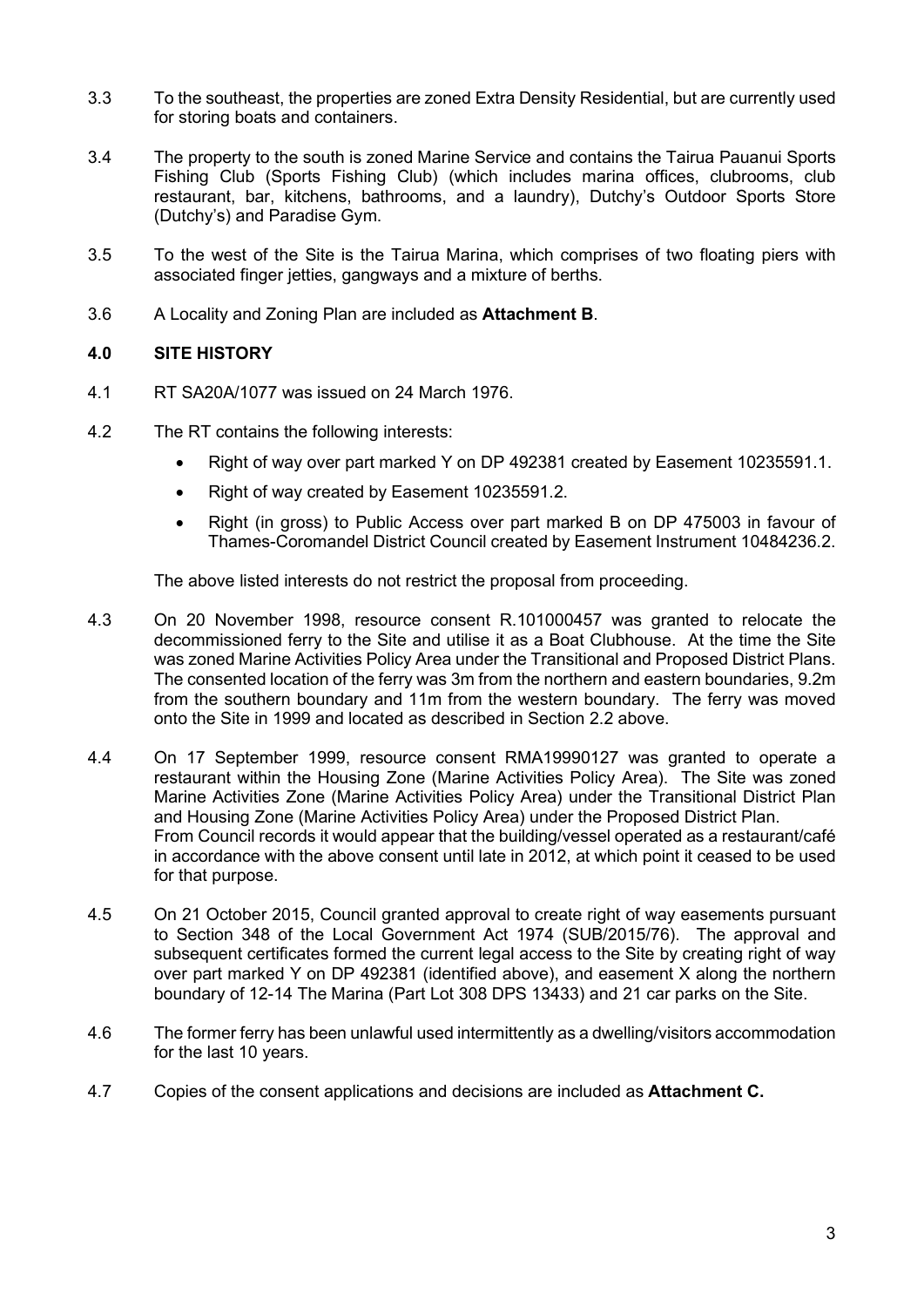# 5.0 DISTRICT PLAN PROVISIONS

- 5.1 The Proposed District Plan decisions were publicly notified on 29 April 2016 and from that date had legal effect. The appeal period on the Proposed District Plan decisions closed on 13 June 2016. The Appeals version of the Proposed District Plan was released on 17 October 2019 and is now the working document. Under section 86F of the RMA, a rule in a proposed plan must be treated as being operative (and any previous rule as inoperative) if no appeals have been lodged in relation to it.
- 5.2 If a resource consent application triggers the consideration of a rule in the Proposed District Plan that has been appealed, the corresponding rule in the Operative District Plan will continue to have legal effect until that appeal is resolved. Therefore, both rules are relevant to the assessment of that resource consent application. When considering the weighting between the Proposed and Operative District Plans, the relevance of the issues at appeal will need to be considered in this assessment.
- 5.3 I have assessed the proposal against the relevant rules of the Proposed District Plan, and I am satisfied that they are not subject to any appeals and must therefore be 'treated as being operative'. I do not consider the applicable provisions of the Operative District Plan have any weight in relation to this application.

# 5.4 Special Purpose Provisions and Overlays

5.4.1 The Site is located within the Coastal Environmental Overlay.

# 5.5 Zoning

5.5.1 The Site is located within the Marine Service Zone.

# 5.6 Limitations

5.6.1 The western boundary of the Site is identified as being subject to less than 1m Potential Flooding Depth on Council's Hazard Viewer Maps

# 5.7 Reasons for Consent

5.7.1 Resource consent is required under the RMA for the following reasons:

# 5.7.2 Proposed District Plan

5.7.3 The proposal is to to use the former decommissioned Auckland Harbour Ferry SS Ngoiro as a residential dwelling on a property which is within the Marine Service Zone. Rule 16 in Section 49 of the Proposed District Plan specifies that the proposal is classified as a Restricted Discretionary Activity if it meets the standards within Table 3 and is located above the ground floor (i.e. dwelling on the upper floor(s) of a commercial or small-scale industrial building), an assessment of the relevant standards have been assessed below.

| <b>Standards</b>                     | <b>Compliance</b> | <b>Comment</b>                  |
|--------------------------------------|-------------------|---------------------------------|
| 1. Side/rear yard, excluding from    | X                 | The former ferry is 2m from the |
| boundaries adjoining an Industrial   |                   | northern boundary and 4.0m      |
| $Area - 5m$                          |                   | from the western boundary.      |
| 2. Maximum building height - 10m     |                   | The funnel of the ferry is      |
|                                      |                   | approximately 8.4m high.        |
| 3. Maximum Height in Relation to     |                   | The mast on the stern of the    |
| Boundary (HRB) of a Residential Area |                   | ferry is excluded under the     |
| $-3$ m & $45^{\circ}$                |                   | definition of Height as it      |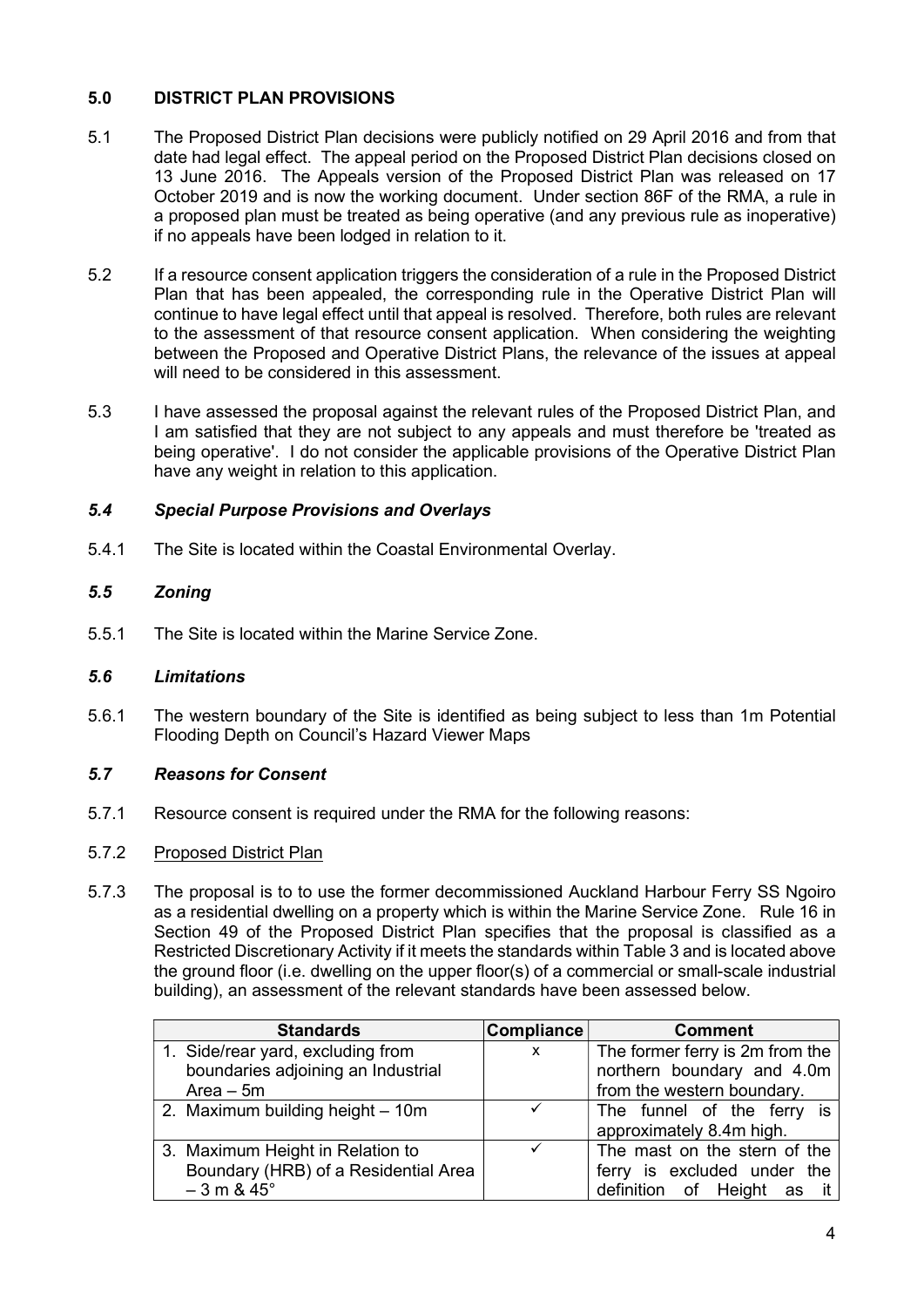|                                                                                                                    | exceeds the HRB by less than<br>2m wide and 1.5m high.       |
|--------------------------------------------------------------------------------------------------------------------|--------------------------------------------------------------|
| 4. Maximum site coverage – 60%                                                                                     | The ferry covers approximately<br>8.2% of the site $(80m^2)$ |
| 5. Maximum fence height - 2m                                                                                       | new or alterations to<br>No.<br>fencing are proposed.        |
| 6. Maximum solid fence height in a front<br>yard, or yard adjoining a walkway or<br>Recreation Area - 1.2m         | No new or alterations to<br>fencing are proposed.            |
| 7. Maximum lux level received at any<br>point beyond the site, as measured<br>vertically and horizontally $-5$ lux | The proposed dwelling will<br>comply.                        |

Table 1: Relevant Standards from Table 3 in Section 49.

- 5.7.4 As the proposed dwelling is on the ground floor of the building and the actual location of the former ferry fails to meet the above side and rear yard requirements, it must be assessed as a Discretionary Activity as per Rule 16.3 of the Proposed District Plan.
- 5.7.5 Rule 6 in Section 39 of the Proposed District Plan specifies that vehicle parking is a Permitted Activity provided they meet the standards in Table 5 of the section, an assessment of the relevant standard has been assessed below.

|                                                  | <b>Comment</b>                                                                                               |
|--------------------------------------------------|--------------------------------------------------------------------------------------------------------------|
| 19. Dwelling $-2$ parking spaces per<br>dwelling | The Site contains 12 car parks<br>associated with the previous<br>Boat Clubhouse and restaurant<br>activity. |

Table 2: Relevant Standards from Table 5 in Section 39.

- 5.7.6 The existing parking on the Site is a Permitted Activity under Rule 6 in Section 39 of the Proposed District Plan.
- 5.7.7 Conclusion
- 5.7.8 Overall, this application has been assessed as a Discretionary Activity.

# 6.0 WRITTEN APPROVALS AND CONSULTATION

- 6.1 The Applicant consulted with the owners and occupiers of 12-14 The Marina and obtained the written approval for the proposal from the following party:
	- Paradise Gym 12-14 The Marina.
- 6.2 While several of the submissions have requested that the written approval from the Paradise Gym be disregarded due to conflicts of interest (family and financial connections), it is not uncommon for potentially affected parties to provide written approval for family or because of a commercial or side agreement. Accordingly, I recommend that the written approval from the Paradise Gym is not disregarded.

# 7.0 NOTIFICATION AND SUBMISSIONS

- 7.1 The application was limited notified to the owners and occupiers of 12-14 The Marina on the 12<sup>th</sup> of April 2022 and the submission period closed on the 12<sup>th</sup> of May 2022.
- 7.2 In total, five submissions were received, one of which was from Apartment 10-6 The Marina All of the submissions are in opposition. Full copies of the submissions are attached as Attachment D.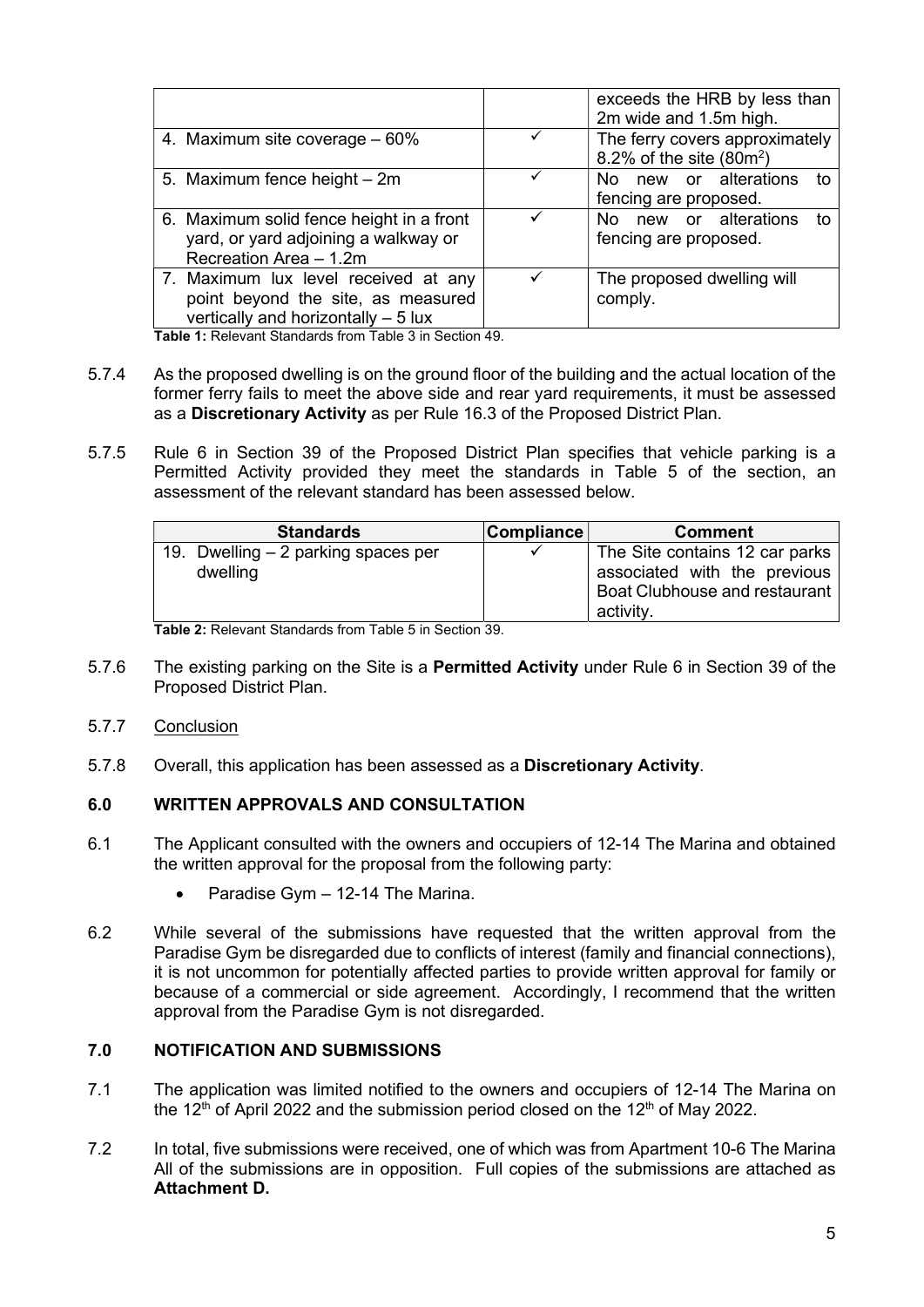# 7.3 Submission from 10 The Marina

- 7.3.1 While the owners and occupiers of 12-14 The Marina were the only persons served notice of the application; Mr Brian Hogan of Apartment 10-6 The Marina made a submission on the proposal.
- 7.3.2 Section 96 of the Act states that:
	- (3) If an application for a resource consent is the subject of limited notification, a person described in subsection (4) may make a submission about it to the consent authority.
	- (4) A person served with notice of the application may make a submission, but the person's right to make a submission is limited by section 308B if the person is a person A as defined in section 308A and the applicant is a person B as defined in section 308A.
- 7.3.3 As the owners and occupiers of Apartment 10-6 The Marina were not served with notice of the application, it is recommended that the Commissioner disregards the submission from Mr Hogan as he is not eligible to make a submission under Section 96 of the Act.

# 8.0 STATUTORY PROVISIONS

- 8.1 A subdivision consent for a discretionary activity is determined pursuant to sections 104, 104B, 106, and Part II of the Resource Management Act 1991 ('The Act').
- 8.2 Section 104 of the Act states:
	- (1) When considering an application for a resource consent and any submissions received, the consent authority must, subject to Part 2, have regard to –
		- (a) any actual and potential effects on the environment of allowing the activity; and
		- (b) any relevant provisions of—
			- (i) a national environmental standard:
			- (ii) other regulations:
			- (iii) a national policy statement:
			- (iv) a New Zealand coastal policy statement:
			- (v) a regional policy statement or proposed regional policy statement:
			- (vi) a plan or proposed plan; and
		- (c) any other matter the consent authority considers relevant and reasonably necessary to determine the application.
	- (2) When forming an opinion for the purposes of subsection (1)(a), a consent authority may disregard an adverse effect of the activity on the environment if a national environmental standard or the plan permits an activity with that effect.
	- (3) A consent authority must not—
		- (a) when considering an application, have regard to—
			- (i) trade competition or the effects of trade competition; or
			- (ii) any effect on a person who has given written approval to the application:
- 8.3 Section 104B of the Act states:
	- (1) After considering an application for a resource consent for a discretionary activity or non-complying activity, a consent authority —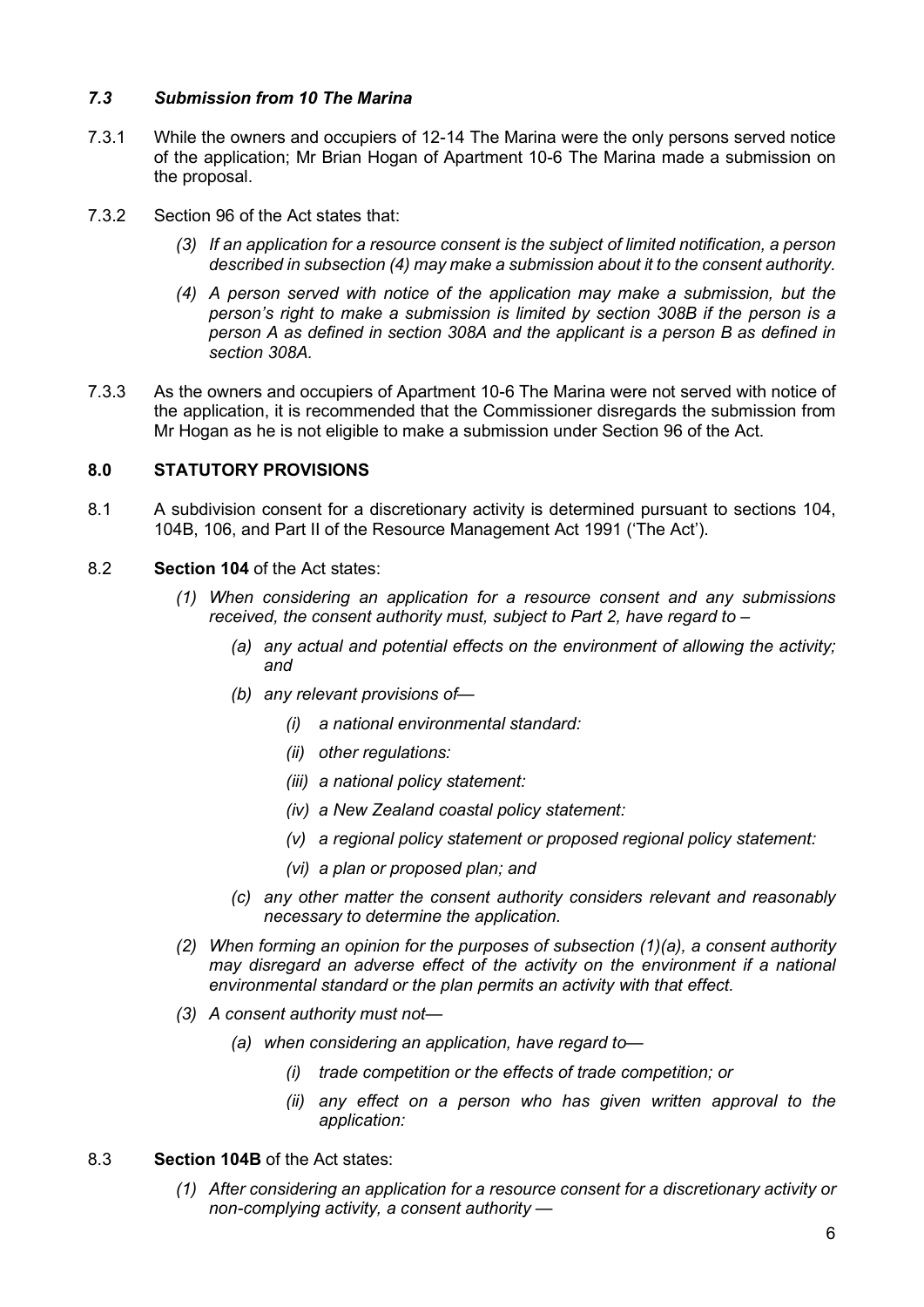- (a) may grant or refuse the application; and
- (b) if it grants the application, may impose conditions under section 108.
- 8.4 Consideration of the above matters is subject to **Part II** of the Act, which embodies the purpose and principles of the Act. Part II of the Act encompasses:
	- Section 5 Purpose and Principles of the Act:
	- Section 6 Matters of National Importance:
	- Section 7 Other Matters: and
	- Section 8 Treaty of Waitangi.
- 8.5 If consent is granted, conditions may be imposed on the consent pursuant to section 108 of the Act.

# 9.0 RMA SECTION 104(1)(a) ASSESSMENT – ACTUAL AND POTENTIAL EFFECTS ON THE ENVIRONMENT

9.1 Below is an assessment of the actual and potential effects on the environment and matters raised in the submissions. The submission points have been addressed in conjunction with the effects identified.

### 9.2 Permitted Baseline

- 9.2.1 Pursuant to Section 104(2) of the Act, consent authorities may disregard an adverse effect of the activity on the environment if a national environmental standard or the plan permits an activity with that effect (i.e., consent authorities may consider the 'permitted baseline'). The permitted baseline is a concept designed to disregard effects on the environment that are permitted by a plan with regard to the scale of the effects.
- 9.2.2 In this case, the ferry complies with maximum permitted building height, height in relation to boundary, site coverage and car parking (2 spaces) requirements of the Proposed District Plan. As there are no reasons to ignore the permitted baseline, I recommend that Council disregard the adverse effects of the above Proposed District Plan requirements. For the sake of clarity, I note that there is no relevant permitted baseline for a residential activity and at a minimum this was a restricted discretionary activity, if the dwelling was located at first floor level.

#### 9.3 Consented Environment

### 9.3.1 Side and Rear Yards

- 9.3.2 As identified in Sections 4.3 above, resource consent R.101000457 approved the former ferry being located on the Site, approximately 3m from the northern and eastern boundaries, 9.2m from the southern boundary and 11m from the western boundary.
- 9.3.3 As such, I recommend that Council disregard the bulk and location effects of the former ferry being on the Site and the 3m northern side yard be disregarded.

# 9.3.4 Access and Car Parking

9.3.5 Figure 1 below identifies the access and car parking arrangement consented by SUB/2015/76, it includes right of ways over the Site (Y) and 12-14 The Marina (X) to provide legal access to the parking spaces on both properties.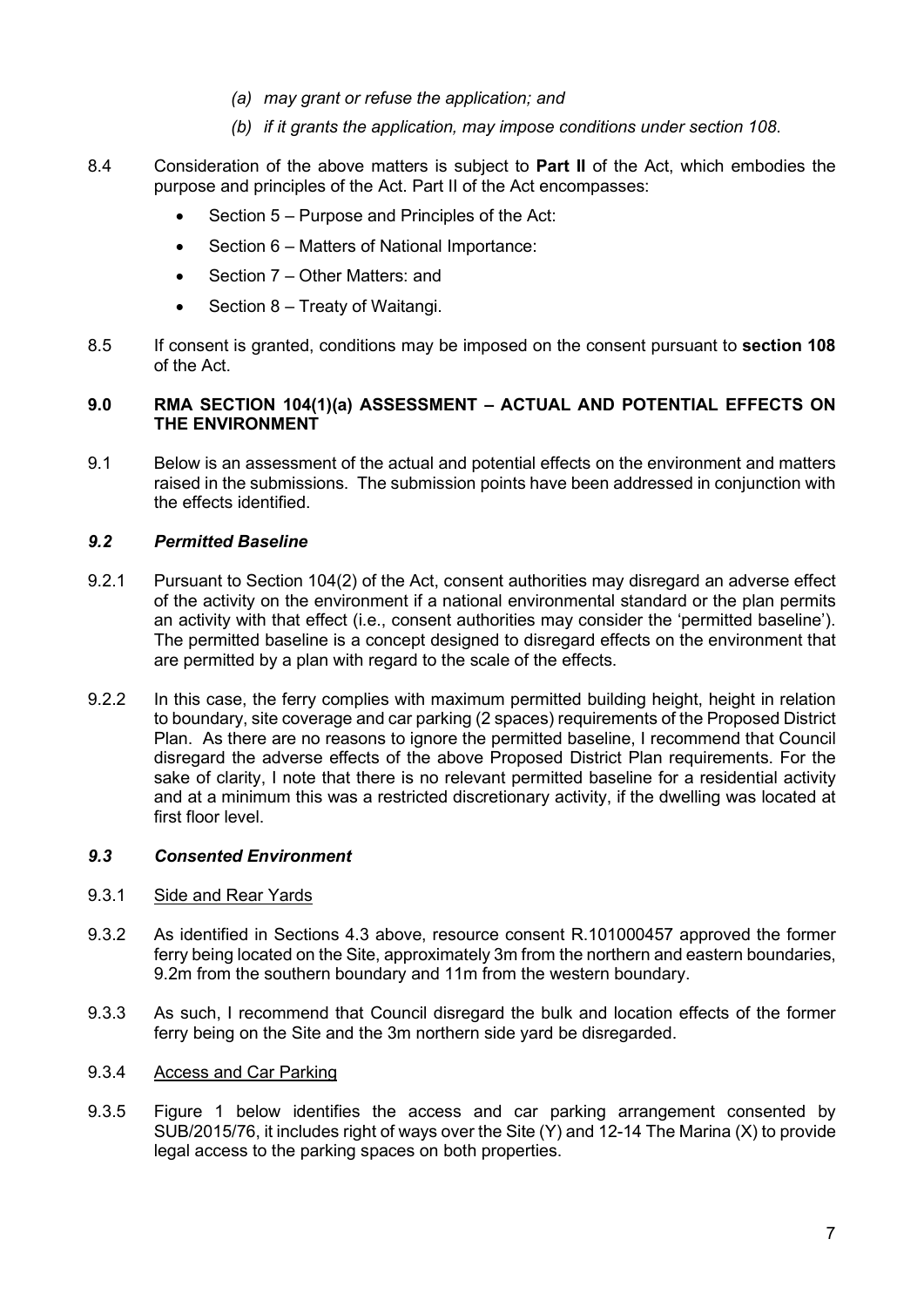

Figure 1: Portion of the Approved SUB/2015/76 Plan

# 9.3.6 Submissions - Access and Parking Matters

- 9.3.7 Tairua Marine Limited (TML) submit that:
	- The application's access and parking effects assessment is deficient.
	- The proposal relies on parking that was enabled for a commercial purpose under a different consenting regime and that parking may well extinguish if the land use changes.
	- The use of commercial carparking for residential purposes may require resource consent of itself and an assessment of the effects of that activity.
	- The existing 'commercial carparking' is non-compliant with the consents granted as some have been removed for landscaping.
	- Whole carparking position needs to be reappraised for its suitability and proximity to the proposed activity.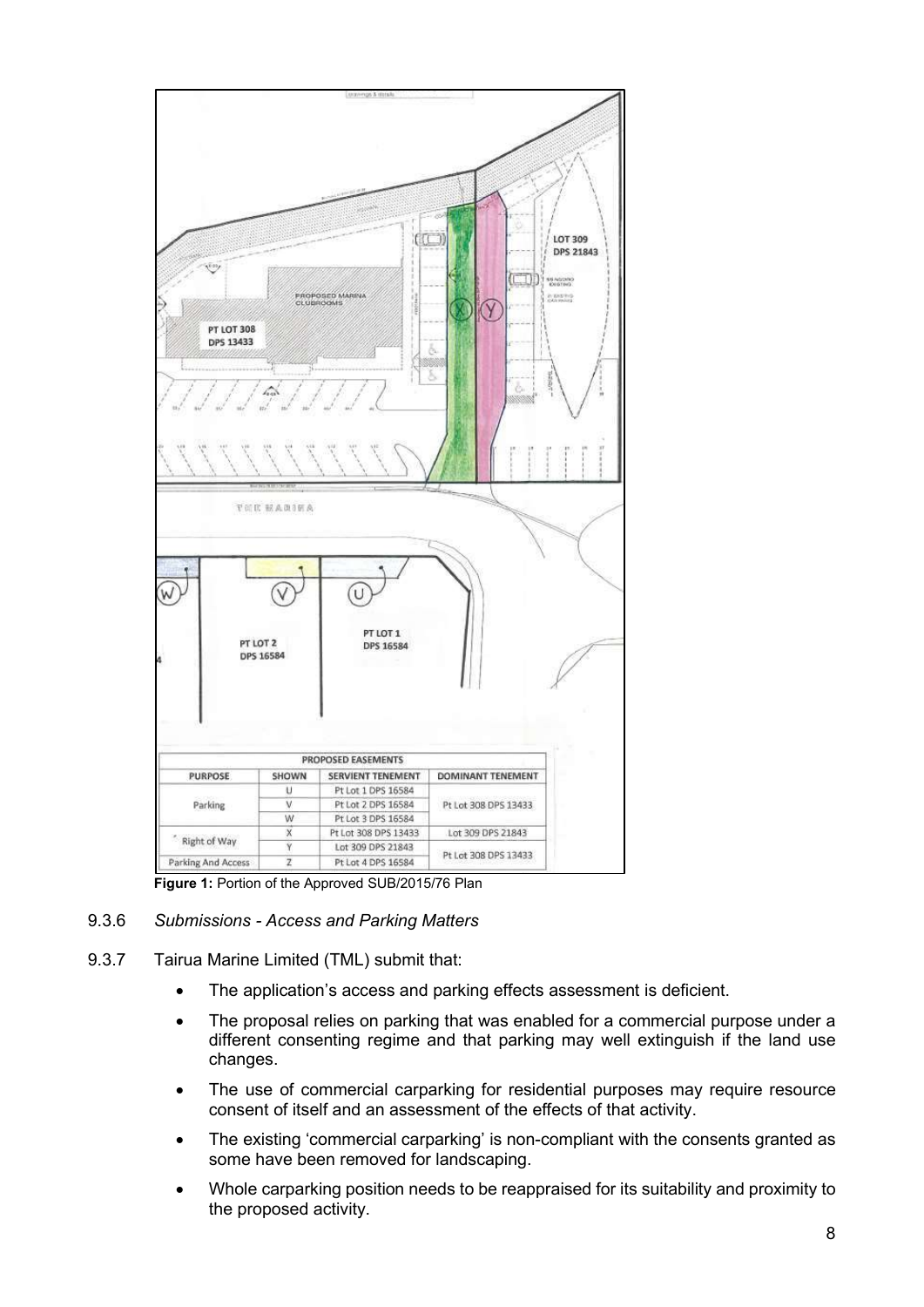- 9.3.8 The Sports Fishing Club submit that:
	- That the application does not address the issue of car parking, which is currently non-compliant with the current consent, some parks have also been covered with fencing and landscaping.
- 9.3.9 Dutchy's submit that:
	- Most of the existing carparks are currently being leased or rented out to local boat owners reducing useable car park numbers

# 9.3.10 Consideration

- 9.3.11 The Site has legal access from The Marina road reserve to the existing car parks on-site as easement X of SUB/2015/76 provides legal right of way over 12-14 The Marina. While the use of the Site may have been commercial at the time of the subdivision and a different consenting regime applied, the change in use of the Site or District Plan does not remove or extinguish the easement as it remains on the RT of 12-14 The Marina. Accordingly, I consider that access to the proposed dwelling to be consistent with that consented under SUB/2015/76.
- 9.3.12 Dwellings require 2 car parking spaces under Table 5 of Section 39 of the Proposed District Plan. While some of the consented car parks are covered with fencing and landscaping or leased to other parties, given the Site has contained 21 car parks previously, I consider that 2 complying parks for the proposed dwelling can be accommodated on-site. Furthermore, if consent is granted, a condition of consent can require a minimum of 2 car parks to be provided on the Site.
- 9.3.13 While the above submissions have raised concerns with the consented and existing access and car parking arrangement, I recommend that Council disregard the effects of the consented access and car parking in the context of the matters raised in the submission.

# 9.3.14 Marine Service Zone

- 9.3.15 While the Marine Service Zone comprises of land with appropriate water and land-based infrastructure that allows for marine related industrial and commercial activities to locate at the waters' edge, the Boat Clubhouse consented in 1998 was a "marine community and clubrooms" activity and resource consent RMA19990127 in 1999 limited the clubhouse to the middle deck only and established the restaurant on the upper deck.
- 9.3.16 Submissions Zoning Matters
- 9.3.17 TML submit that:
	- The Marine Services Zone addresses a need for the very limited resource of land zoned for a particular activity adjacent to the water.
	- No more land contiguous within the embayment that could be used for Marine Services and the land is a limited and valuable resource that should not be given over to a use that is not associated with Marine Services.
- 9.3.18 Marine Imports Limited (Marine Imports) submit that:
	- The Site is the last and only piece of land that could be used in the future for a bona fide marine business to operate from.
	- It is crucial that no Marine Services Zone areas are lost in what is a small area to start with.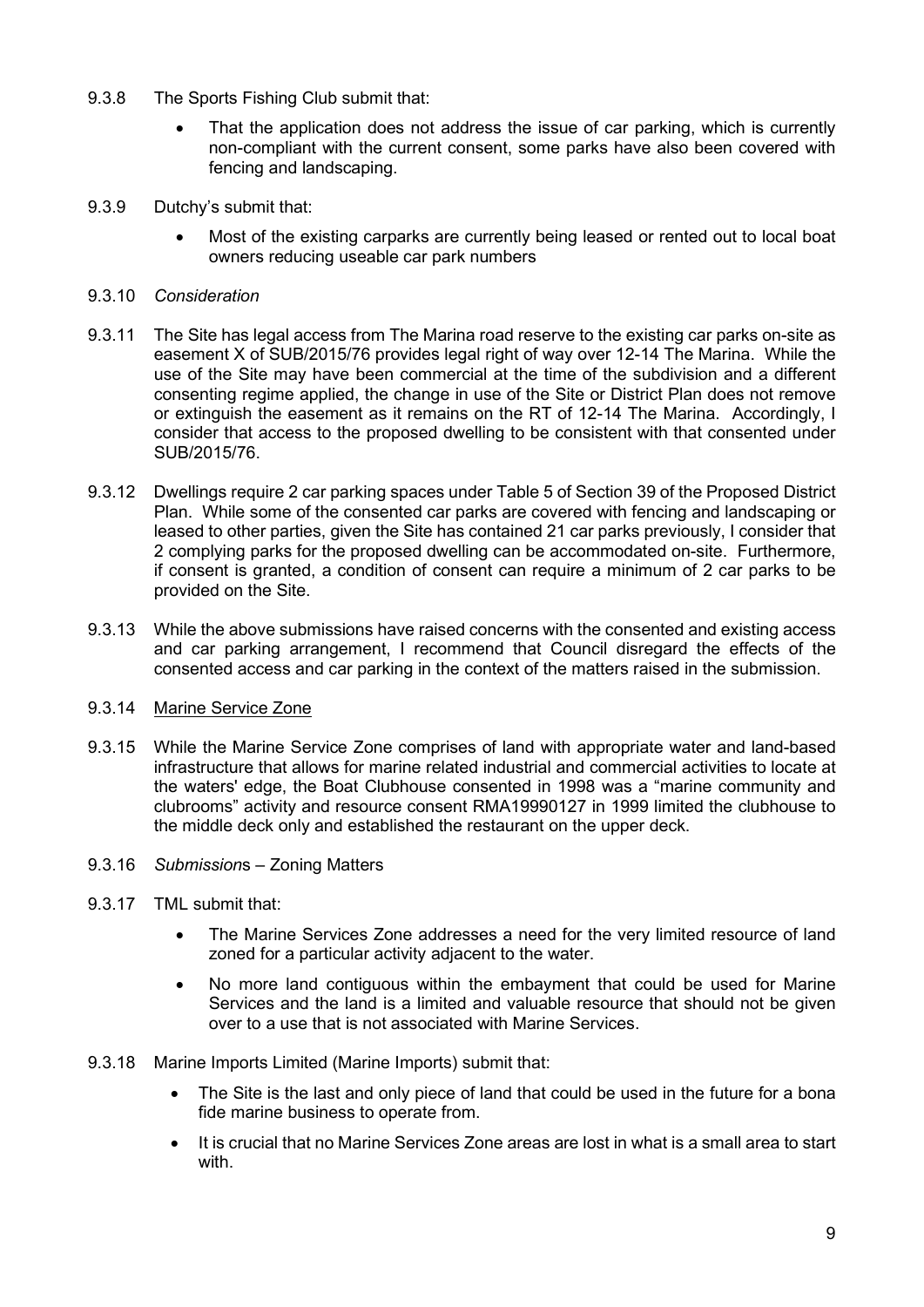- 9.3.19 The Sports Fishing Club submit that:
	- Granting consent for a residential activity on the Site will cause the loss of the only remaining area adjacent to the water for marine based business to operate in what is a growing and vibrant area.
- 9.3.20 Dutchy's submit that:
	- There is currently a clear and important virtual buffer between residential and marine service zoning.
	- The proposed dwelling is not in accordance with the purpose of the Marine Services Zone.
	- The provisions of the Marine Services Zone seek the ground floor of buildings to be utilised by marine service activities.
- 9.3.21 Consideration
- 9.3.22 While the above submissions raise concerns with the loss of limited Marine Services Zone land that marine based business could operate from, the use of the Site was consented for non-marine related industrial and commercial activities (Boat Clubhouse and restaurant) in 1998 and 1999 by resource consents R.101000457 and RMA19990127. Therefore, the proposal would not result in the loss of land for marine related activities.
- 9.3.23 Given the above, I recommend that Council disregard the effects of the proposed dwelling on the ground floor of the former ferry.

# 9.4 Density, Character and Amenity

- 9.4.1 While resource consent R.101000457 approved locating the former ferry 3.0m from the northern boundary and 11m from the western boundary of the Site, the ferry's actual location is 2.0m from the northern side boundary and 4.0m from the western rear boundary. Therefore, the proposal includes retrospective consent for the reduced side and rear yard standards.
- 9.4.2 I consider the density, character and amenity effects of reducing the consented northern boundary side yard to 2.0m and the western boundary rear yard to 4.0m to be consistent with the surrounding environment.
- 9.4.3 The ferry has been 2.0m from the northern boundary and 4.0m from the western boundary since 1999, the proposal will not change the existing situation.
- 9.4.4 The Marina Villas development to the north of the Site contains 20 two storey dwellings (refer to Figure 2 below) and a solid wall approximately 6.5m high and 18m long on the boundary adjacent to the ferry. The units of The Marina Villas development cover approximately 79%  $(4,827m^2)$  of the property.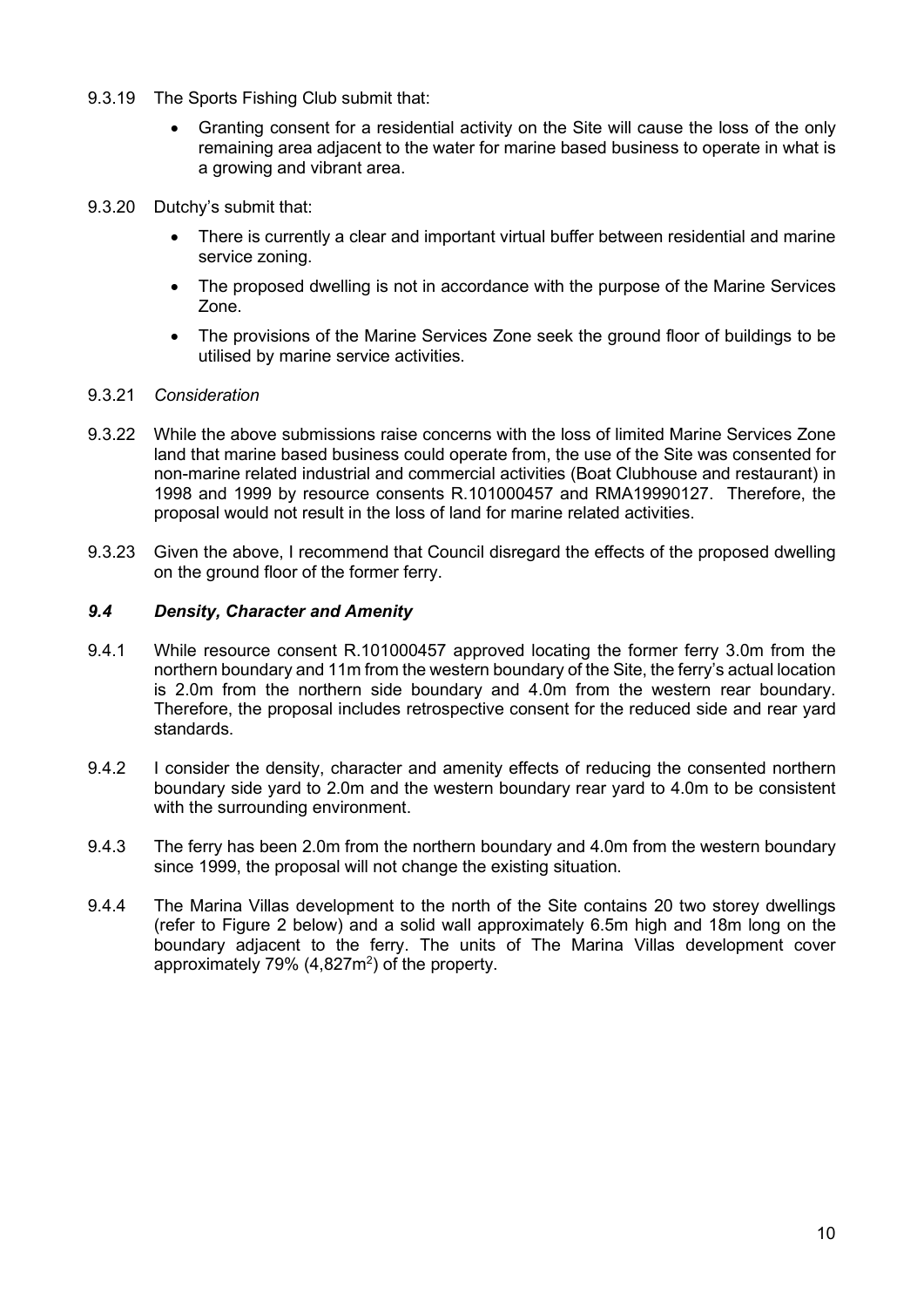

Figure 2: The Marina Villas Site Plan

- 9.4.5 To the south of the Site, the building on 12-14 The Marina is approximately 8.0m high and covers approximately  $15\%$  (335m<sup>2</sup>) of the property.
- 9.4.6 Excluding the funnel, vents, and masts on top, most of the ferry is between 5.9m and 6.2m high, which is generally consistent with the height of the buildings on the above adjacent properties.
- 9.4.7 As the former ferry itself is existing and no external alterations are proposed as part of the proposal, the bulk, scale, character and amenity effects of part of the dwelling being on the ground floor will be less than minor.
- 9.4.8 As identified in Section 2.5 above, the shipping container located in the south-eastern corner of the Site is proposed to be removed from the Site. As a condition of consent can require this to occur, any adverse character and amenity effects of the container will be avoided.
- 9.4.9 Table 2 in Section 49 (Marine Service Zone) of the Proposed District Plan sets the maximum permitted noise levels for the Site in relation to the adjacent Extra Density Residential zone.
	- 50 dB L<sub>Aeq (15 min</sub>) Monday to Saturday 7am to 10pm and Sunday 7am to 6pm.
	- 40 dB LAeq (15 min) All other times.
	- 70 dB LAF max In other Marine Service Zones.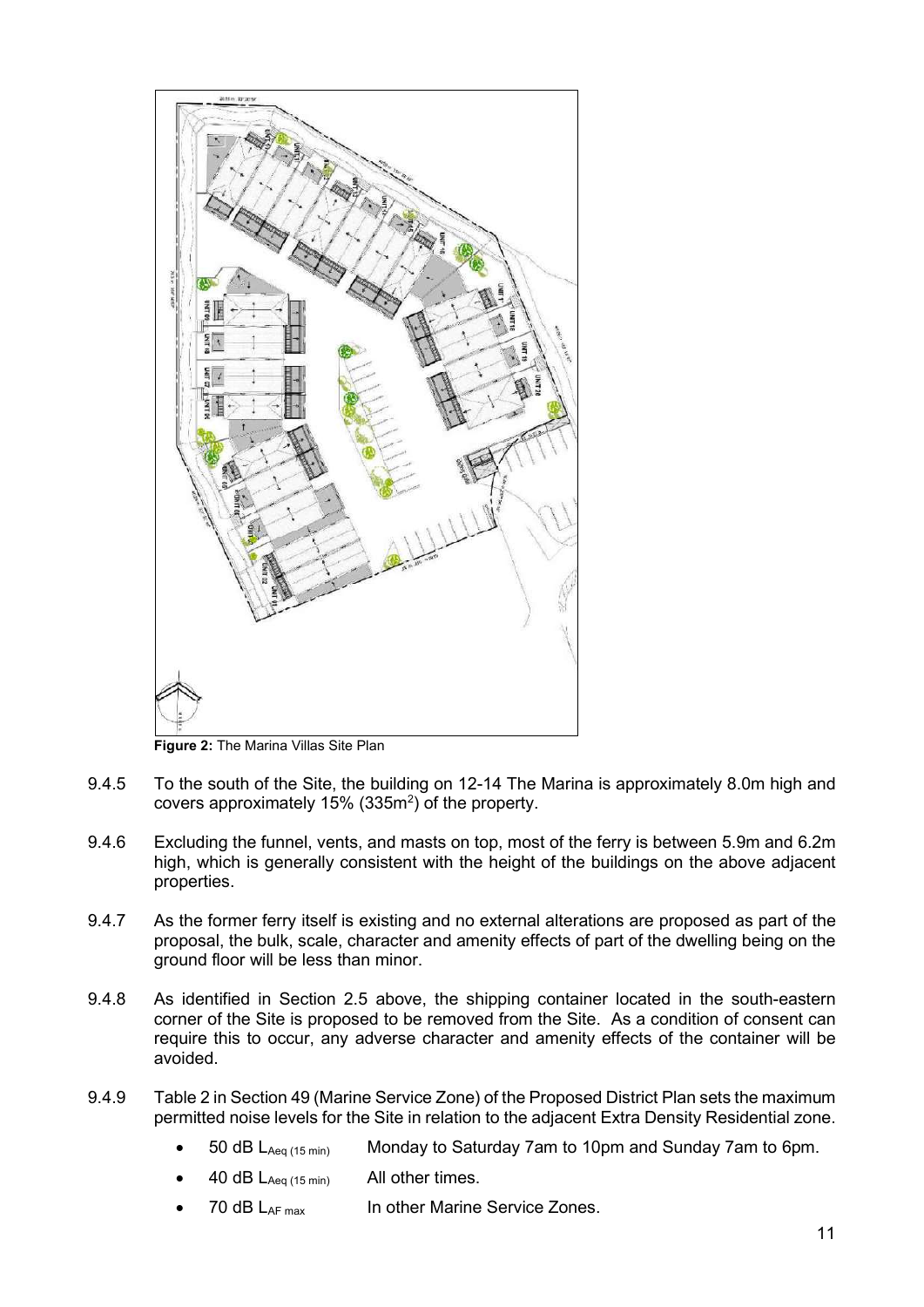9.4.10 The maximum levels are designed to enable commercial and small-scale industrial activities to operate next to properties within residential zones. Given the Site is proposed to be used for residential purposes, I consider that the proposal is likely to comply with maximum permitted noise levels of the Marine Services Zone.

# 9.4.11 Submissions - Density, Character and Amenity Matters

9.4.12 TML, Marine Imports and the Sports Fishing Club have raised the shipping container in the south-eastern corner of the Site as an area of concern. While all of the submissions consider that the former ferry is in a "terrible state" and not in a condition to comply with the existing building code/rental requirements.

# 9.4.13 Consideration

- 9.4.14 As the ferry has been on the Site since 1999, no external changes are proposed to the structure and its unique marine character, I consider that the proposal will maintain the existing density, character and amenity values of the surrounding area.
- 9.4.15 As identified Section 2.5 above, the shipping container on the Site is to be removed as part of the proposal. If consent is granted, a condition of consent can ensure that this occurs.
- 9.4.16 During the site visit on the 11<sup>th</sup> of May 2021, the external condition of the ferry itself appeared to be in reasonable condition in terms of visual appearance. While some of the painted surfaces on the north-west corner of the ferry were peeling, the remainder of the exterior painted surfaces were generally in reasonable condition.
- 9.4.17 While I cannot comment on the state of the interior of the ferry as I have not been inside, if the interior is in a "terrible state", the effects would be internal to the owner(s) and/or occupier(s) of the Site. In relation to compliance with the building code/rental requirements, if consent is granted, an advice note could identify that the building owner must give written notice to Council for the change the use of the ferry under the Building Act 2004 and can only go ahead with the change after Council gives written notice that it is satisfied that the new use of the building will comply with the Building Code.
- 9.4.18 Overall, the bulk, scale, character and amenity effects of the proposal are considered to be consistent with the surrounding environment.

# 9.5 Reverse Sensitivity

- 9.5.1 As the ferry is proposed to be used for residential purposes, and 12-14 The Marina is also in the Marine Services Zone and is currently used by the Sports Fishing Club and Dutchy's Store, there is potential for the ferry's change in use to result in reverse sensitivity effects on the property to the south.
- 9.5.2 Residents of the former ferry would be more sensitive in relation to noise and traffic effects than a commercial or small-scale industrial activity anticipated in the Marine Services Zone as the different activities anticipate a different level of amenity. Accordingly, if the ferry was formalised for residential purposes, and received the permitted noise level for the zone, it is likely that this would give rise to adverse reverse sensitivity effects which could create conflict between the activities and give rise to complaints about the activities on the property to the south.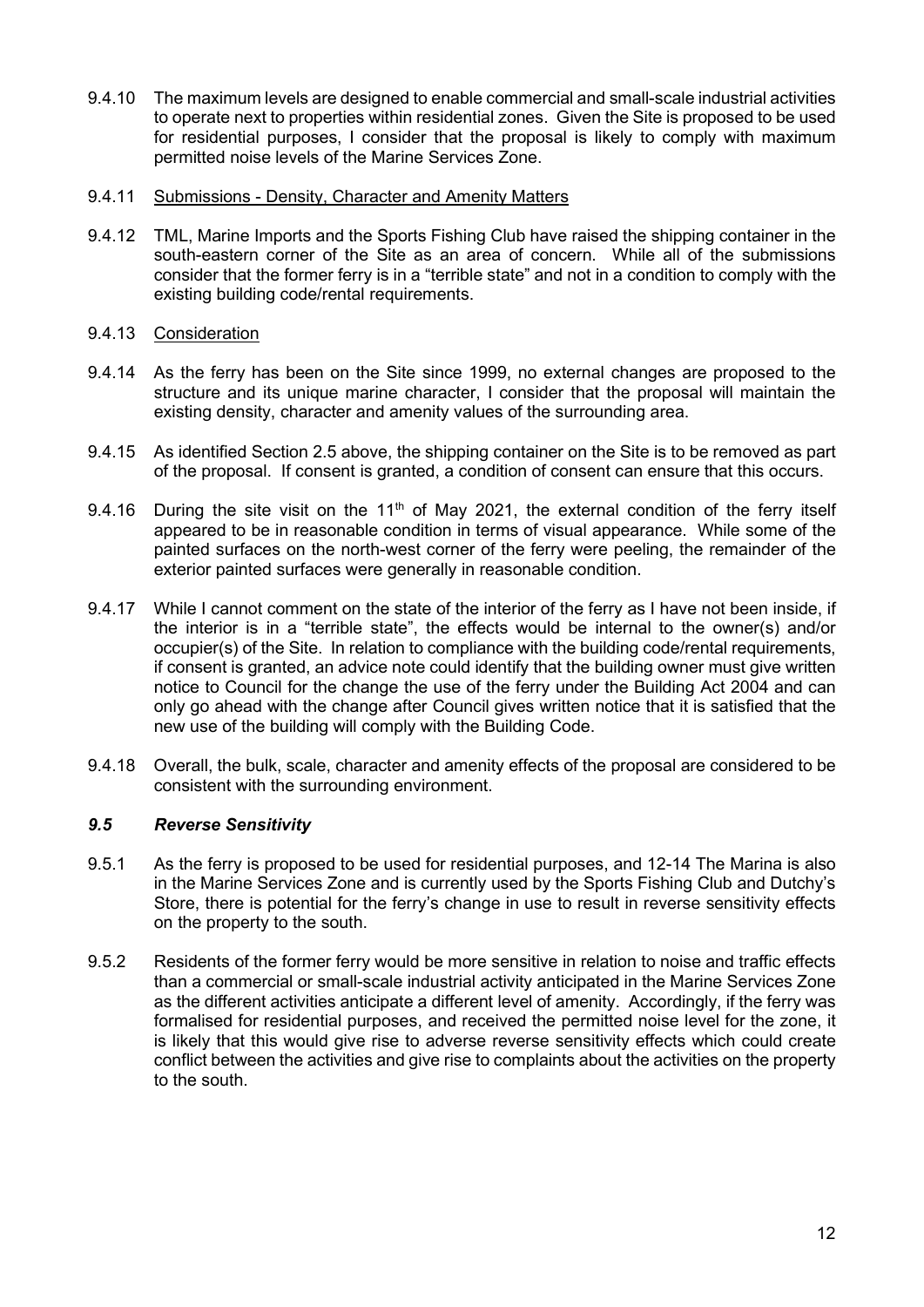# 9.5.3 12-14 The Marina Consented Noise Levels

9.5.4 The original resource consent for the Sports Fishing Club and Dutchy's Store sets the following operational noise limits for 12-14 The Marina (Condition 21 of RMA-2010-84):

> The activities subject to this consent shall be designed and managed to comply with the noise limits specified in this condition. The noise limits are to be measured at or within the boundary of any site in Sub-area 'C', or within any lot within the Housing Zone, excluding activities in Sub-area 'A' and 'B' and shall not exceed the following limits:

- 7:00am to 10:00pm 55 dBA L10
- 10:00pm to 7:00am 45 dBA L10 and 70 dBA Lmax

The noise shall be measured in accordance with the New Zealand Standard NZS 6801:1991 Measurement of Environmental Sound and assessed in accordance with the requirements of New Zealand Standard NZS 6802:1999 Assessment of Environmental Noise.

- 9.5.5 The resource consent limits are consistent with the development standard for noise under Rule 346.4.5.7 of the 2010 Operative District Plan.
- 9.5.6 Figure 3 below shows the Tairua Marine Activities Policy Area Structure Plan Diagram under Section 346.4 of the 2010 District Plan.



Figure 3: 2010 District Plan Tairua Marine Activities Policy Area Structure Plan Diagram

9.5.7 As the Site is within the northern lot of Sub-Area B rather than Sub-Area C, noise from 12- 14 The Marina to the Site is not limited by the existing resource consent for the Sports Fishing Club and Dutchy's Store.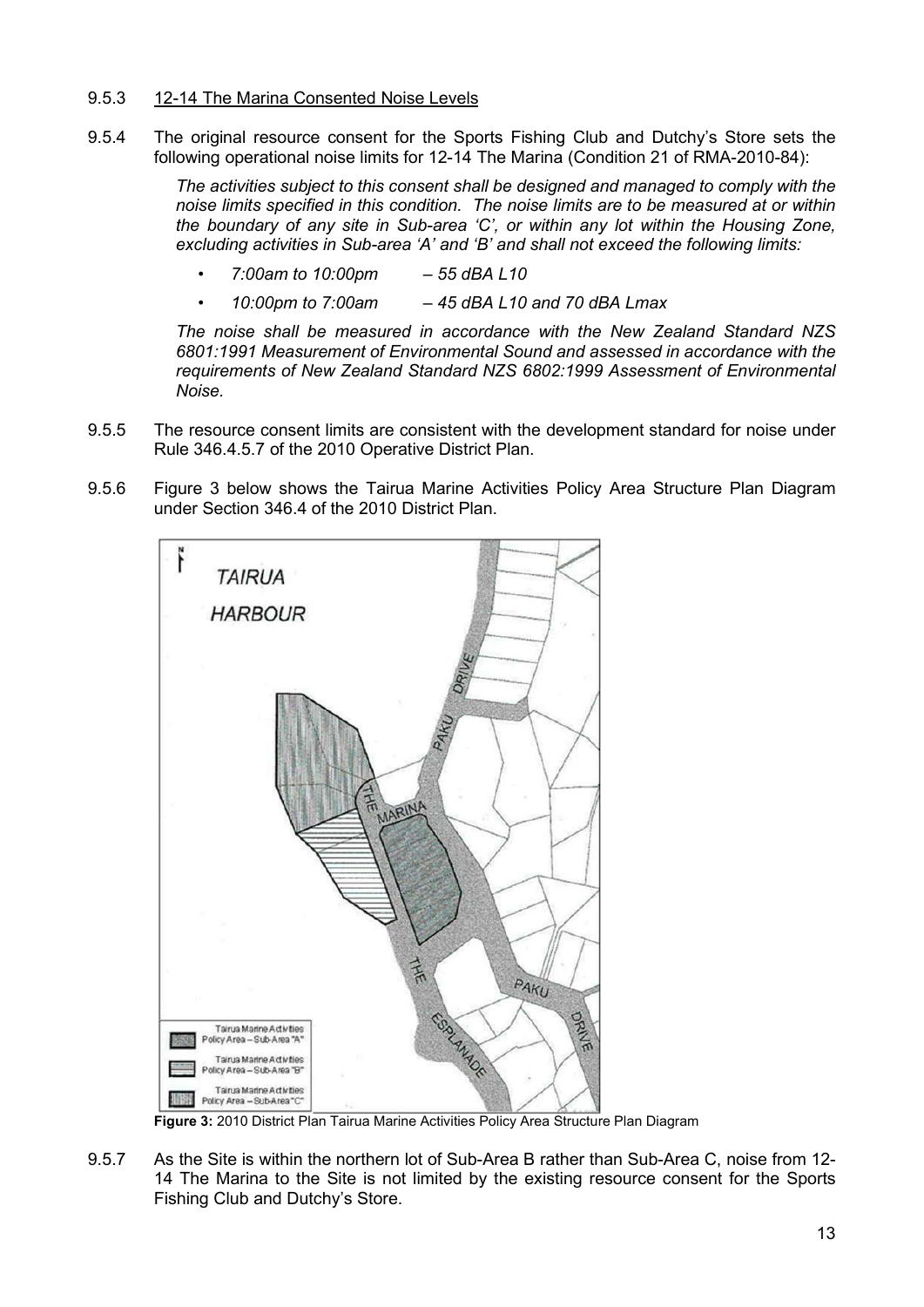# 9.5.8 12-14 The Marina Consented Parking and Traffic

- 9.5.9 The original resource consent for the Sports Fishing Club and Dutchy's Store included a total of 72 car parking spaces (58 on-site, 4 at 1-7 The Marina and 10 on 4-8 The Marina). The activities were expected to be serviced predominantly by small two axel trucks outside of the peak customer hours via the proposed parking spaces. In relation to the Site, the activity included a shared two-way vehicle entrance and 9 car parks (including 2 accessible parks) to the north of the Sports Fishing Club.
- 9.5.10 The application for the original resource consent RMA-2010-84 included a transportation assessment by the Traffic Design Group dated February 2010. Table 9 of the assessment expected that the Sports Fishing Club and Store would generate an average of 135 daily vehicle trips and an average of 19 peak hour trips.
- 9.5.11 Resource consent RMA/2014/98 changed the conditions of the original resource consent to reduce the total number of parking spaces on-site from 58 to 42 and reconfigure the carparking and manoeuvring areas. Given the reduction in parking on-site, 19 parking spaces on 7 The Marina were added. The application still included the shared two-way vehicle entrance and 9 car parks to the north of the Sports Fishing Club but changed the manoeuvring area on the eastern side of the building to operate in a northern direction and to include a fuel tanker (semi-trailer) exiting via the two-way vehicle entrance shared with the Site.

# 9.5.12 Submissions – Reverse Sensitivity Matters

- 9.5.13 TML submit that the ferry is unlikely to be in the condition necessary to meet current building code standards with respect to acoustic privacy and that their tenants could be adversely affected by legitimate adverse noise complaints.
- 9.5.14 The submissions from Marine Imports, the Sports Fishing Club and Dutchy's identify that surrounding marine users and business have had numerous incidents/arguments with the occupier(s) of the ferry over the last few years.

# 9.5.15 Consideration

9.5.16 The Proposed District Plan sets appropriate noise limits for the various zones throughout the district in relation to the activities anticipated in each zone. In relation to residential activities, the maximum permitted noise levels in the Residential, Extra Density Residential and Low Density Residential zones are as follows:

| Monday to Saturday 7:00am to 10:00pm $-50$ dB LAeq (15 min) |                             |
|-------------------------------------------------------------|-----------------------------|
| Sunday 7:00am to 6:00pm                                     | $-50$ dB $L_{Aeq}$ (15 min) |

- All other times  $-40$  dB  $L_{Aeq (15 min)}$  and 65 dB  $L_{AF max}$
- 9.5.17 In relation to the Site and adjacent properties, Table 2 in Section 49 of the Proposed District Plan sets the following maximum noise levels in the Marine Service Zone:

#### Receiving sites within the Marine Service Zone (point 1 in Table 2).

|           | $\cdot$ At all times                                                 | $-70$ dB $L_{Aeq (15 min)}$ with no $L_{AF max}$ |
|-----------|----------------------------------------------------------------------|--------------------------------------------------|
|           | Receiving sites within residential zones (points 3 to 5 in Table 2). |                                                  |
| $\bullet$ | Monday to Saturday 7:00am to 10:00pm $-50$ dB LAeq (15 min)          |                                                  |
| $\bullet$ | Sunday 7:00am to 6:00pm                                              | $-50$ dB $L_{Aeq (15 min)}$                      |

All other times  $-40$  dB  $L_{Aeq (15 min)}$  and 70 dB  $L_{AF max}$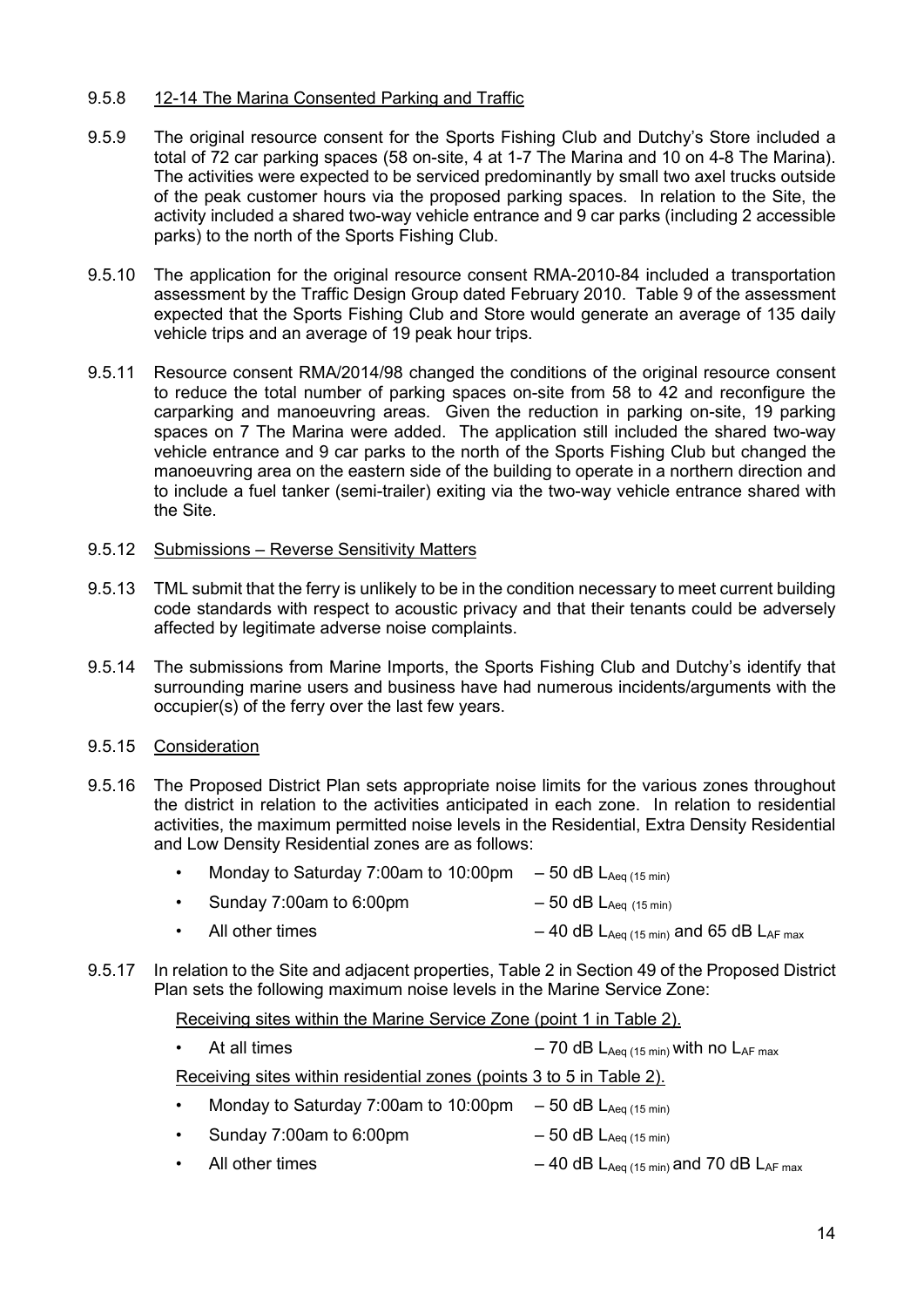- 9.5.18 The only difference between the maximum noise levels of the residential zones and the Marine Services Zone is that activities in the Marine Services Zone are permitted to have a 70 dB  $L_{AF \, max}$  at all other times when measured within a site in the residential zones. Accordingly, I consider that noise levels typically anticipated by residential activities throughout the district would be in the order of 40-50 dB  $L_{Aeq(15 min)}$  and 65-70 dB  $L_{AF max}$ .
- 9.5.19 As the Site is in the Marine Services Zone, the maximum permitted noise levels for receiving sites with residential zones do not apply to the Site or proposed residential dwelling. Given the Site and 12-14 The Marina are both within Sub-area "B" of Condition 21 of RMA-2010- 84 and the Marine Services Zone, the owners and/or occupiers of the Site and proposed residential dwelling could experience maximum permitted noise levels of 70 dB  $L_{Aeq(15 min)}$ and short duration noise levels exceeding 70 dB (as there is no  $L_{AF \, max}$ ) from the Sports Fishing Club and Dutchy's Store at any time.
- 9.5.20 While the Sports Fishing Club may not typically generate noise up to the maximum 70 dB  $L_{Aeq (15 min)}$ , as it includes a restaurant, bar and clubrooms, it could and is permitted to generate noise levels up to the maximum (e.g., during club events or other functions).
- 9.5.21 Accordingly, the Site and proposed residential dwelling could experience noise levels 20- 30 dB  $L_{Aeq(15 min)}$  more than those typically anticipated by residential activities throughout the district at any time during the day or night.
- 9.5.22 In relation to traffic effects, Appendix 8 Table C of the Proposed District Plan determines that a dwelling results in 8 vehicle trips per day. While the Sports Fishing Club and Dutchy's on 12-14 The Marina is expected to have an average of 135 vehicle trips per day, not all of the trips would use the shared two-way vehicle entrance and 9 car parks to the north of the Sports Fishing Club as some vehicles may use the parking spaces on 1-7 and 4-8 The Marina. However, if parking spaces are available on 12-14 The Marina, members and customers of the Sports Fishing Club and Dutchy's are more likely to park on 12-14 The Marina and use the two-way vehicle entrance shared with the Site. Therefore, as the owners and/or occupiers of the Site and proposed residential dwelling would be adjacent to existing non-residential activities on 12-14 The Marina, they will experience much higher vehicle trips per day than other residential dwellings.
- 9.5.23 Council's Team Leader RMA Monitoring & Investigations, Jakki Handcock, has confirmed that the Council has received complaints from 10 The Marina in relation to the following at 12-14 The Marina:
	- Containers and gas bottle swap business.
	- Boat yard operating.
	- Several structures on site.
	- Car parks being blocked.
	- Rubbish bins on roadside.
	- Use of the building questioned.
	- Car parks being blocked or changed.
- 9.5.24 Although the Applicant proposes to register a no-complaints covenant on the Registered Title for the Site that would restrict owners and occupiers making complaints to Council regarding the activities on 12-14 The Marina (as identified in Section 2.8 above), best practice identifies that the offering of a no-complaints covenant should be used as a tool to obtain unconditional written approval and the covenant should be side agreement between the parties that would be bound by the covenant. Given the owners of 12-14 The Marina, have confirmed that they are not willing to agree to a no-complaints covenant and Council does not wish to be part of a covenant in lieu of 12-14 The Marina, I consider that the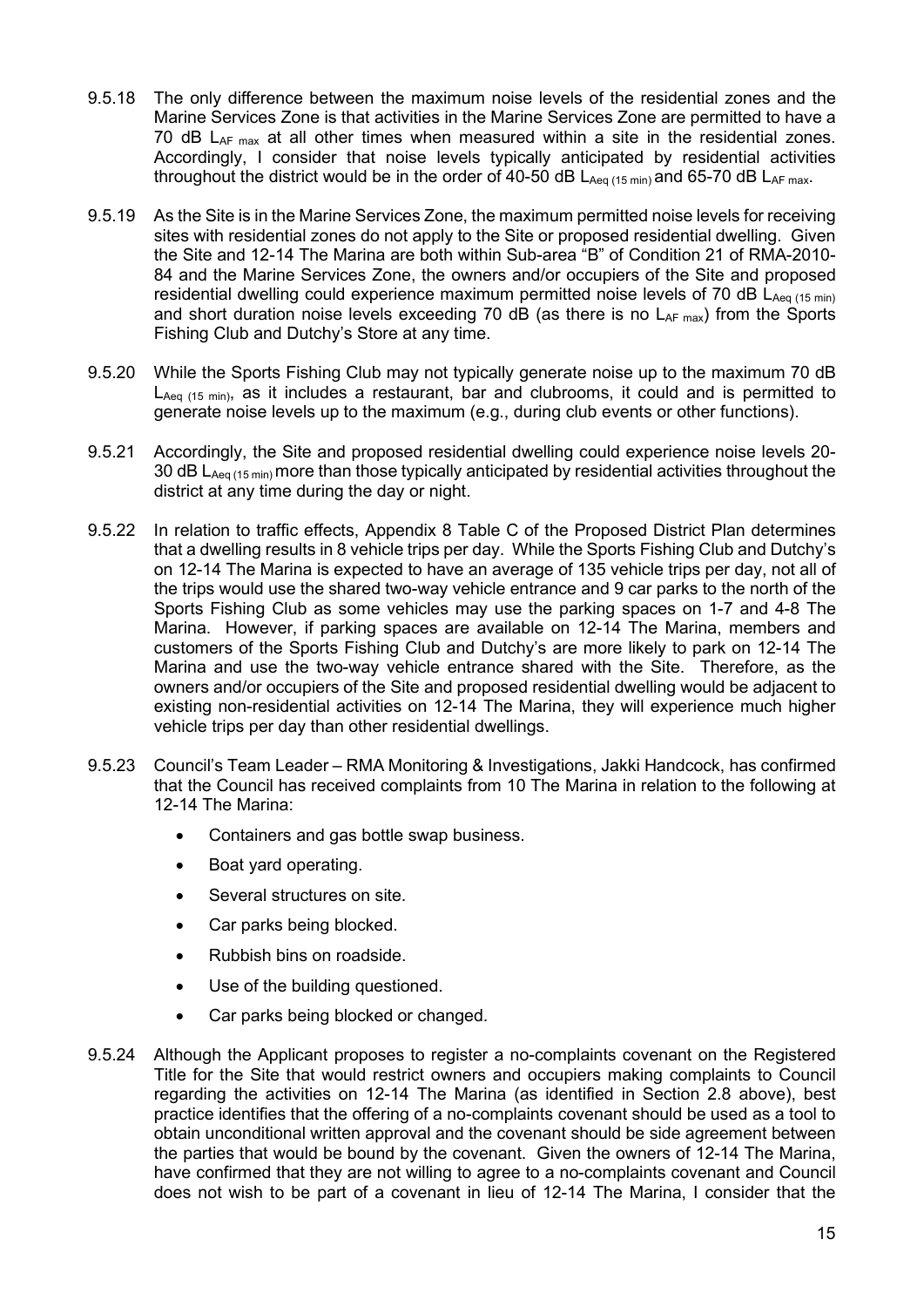proposed no-complaints covenant is not achievable and therefore will not avoid the reverse sensitivity effects of the proposal.

- 9.5.25 Additionally, while dwellings are restricted discretionary activities in the Marine Service Zone if they meet the standards in Table 3 (yard, height, site coverage etc.) and are located above the ground floor, Matter 3 in Table 4 of the section restricts Council's discretion to the positive and adverse effects on adjacent sites. I consider that the Proposed District Plan envisages that dwellings in the Marine Service Zone would be appropriate when the surrounding industrial and/or commercial activities operate during normal working hours (8am to 5pm Monday to Friday and reduced hours on Saturday), i.e., when the occupiers of dwellings are themselves at work.
- 9.5.26 In this case, the proposal would result in a dwelling approximately 20m from a Sports Fishing Club that is permitted and consented to generate noise levels up to 70 dB  $L_{Aeq}$  (15  $_{min}$ ) at any time (most likely until late at night - 10pm to 12pm). Accordingly, the proposed dwelling would be subject to far greater noise levels than permitted in the Residential Zone (40-50 dB  $L_{Aeq(15 min)}$  and 65-70 dB  $L_{AF max}$ ). Based on the potential reverse sensitivity effects on 12-14 The Marina, I consider that the proposed dwelling is not appropriate with the adjoining Marine Service Zone activities.
- 9.5.27 Given the permitted and consented noise levels and vehicle trips on 12-14 The Marina, I consider that using the former ferry for residential purposes has the potential to result in noise and traffic reserve sensitivity effects on the owner(s) and occupier(s) of 12-14 The Marina.

# 9.6 Natural Hazards

- 9.6.1 While the Site is not identified within a hazard area on Map 29C Overlays of the Proposed District Plan, Section 10 - Natural Hazards of the Proposed District Pan applies to all natural hazard risks in the district.
- 9.6.2 Waikato Regional Council's (WRC) Hazards Portal Coastal Inundation Tool identifies the following present and future sea levels for the Tairua and Pauanui area:

| Sea Level Scenario                                |                                             | Sea Level<br>(MVD-53) |
|---------------------------------------------------|---------------------------------------------|-----------------------|
|                                                   | <b>MHWS</b>                                 | 1.1 <sub>m</sub>      |
| Present Day                                       | Max Tide                                    | 1.3m                  |
|                                                   | Lower Storm Tide<br>Range (Estimate)        | 1.4m                  |
|                                                   | <b>Upper Storm Tide</b><br>Range (Estimate) | 2.1 <sub>m</sub>      |
| <b>Future Projected</b><br>0.5m Sea Level<br>Rise | <b>MHWS</b>                                 | 1.6m                  |
|                                                   | Max Tide                                    | 1.8 <sub>m</sub>      |
|                                                   | Lower Storm Tide<br>Range (Estimate)        | 1.9 <sub>m</sub>      |
|                                                   | <b>Upper Storm Tide</b><br>Range (Estimate) | 2.6 <sub>m</sub>      |
| <b>Future Projected</b><br>1.0m Sea Level<br>Rise | <b>MHWS</b>                                 | 2.1 <sub>m</sub>      |
|                                                   | Max Tide                                    | 2.3 <sub>m</sub>      |
|                                                   | Lower Storm Tide<br>Range (Estimate)        | 2.4m                  |
|                                                   | <b>Upper Storm Tide</b><br>Range (Estimate) | 3.1 <sub>m</sub>      |

Tairua and Pauanui

Table 3: WRC Hazards Portal Coastal Inundation Tool – Sea Level Scenarios.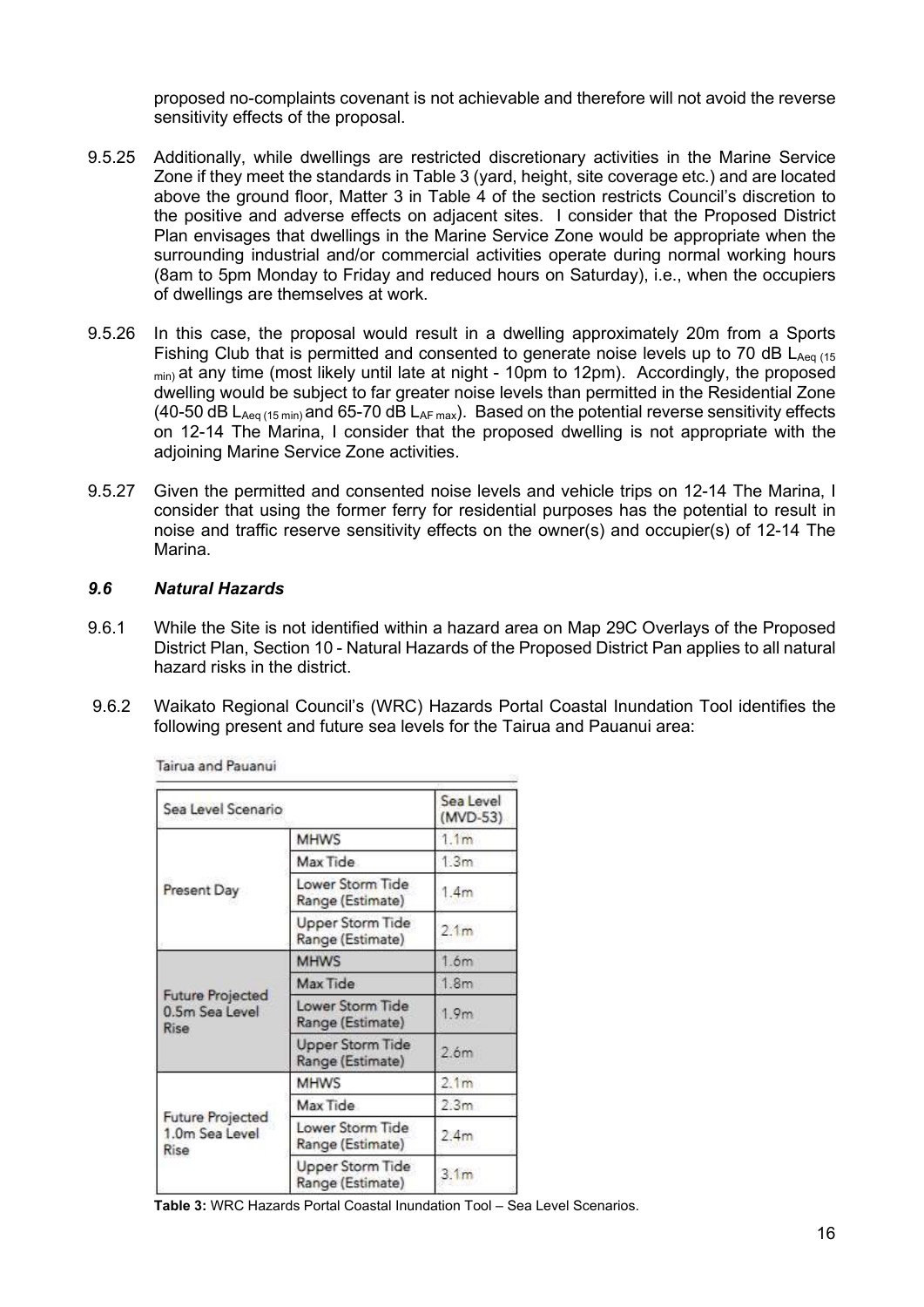9.6.3 At WRC's present day estimated upper storm tide range (2.1m), a portion of the northwestern corner of the Site is subject to coastal inundation (see below).



Figure 4: WRC Hazards Portal Coastal Inundation Tool - 2.0m and 2.2m sea levels respectively

9.6.3 Approximately half of the Site is subject to inundation at WRC's future projected 0.5m sea level rise estimated upper storm tide range (2.6m), while all of the Site is inundated under WRC's future projected 1.0m sea level rise estimated upper storm tide range (3.1m) (refer below).



Figure 5: WRC Hazards Portal Coastal Inundation Tool – 2.6m sea level



Figure 6: WRC Hazards Portal Coastal Inundation Tool - 3.0m and 3.2m sea levels respectively

- 9.6.4 Given the ferry is already located on the Site and no external changes are proposed to it, I consider that the proposal would not change the existing coastal inundation risk to property on the Site.
- 9.6.5 However, as a dwelling on the Site would normally be occupied more than an industrial or commercial activity (i.e., outside of working hours and on the weekends) and WRC's future projected sea level upper storm tide range estimates, the proposal would likely increase the coastal inundation risk to people on the Site.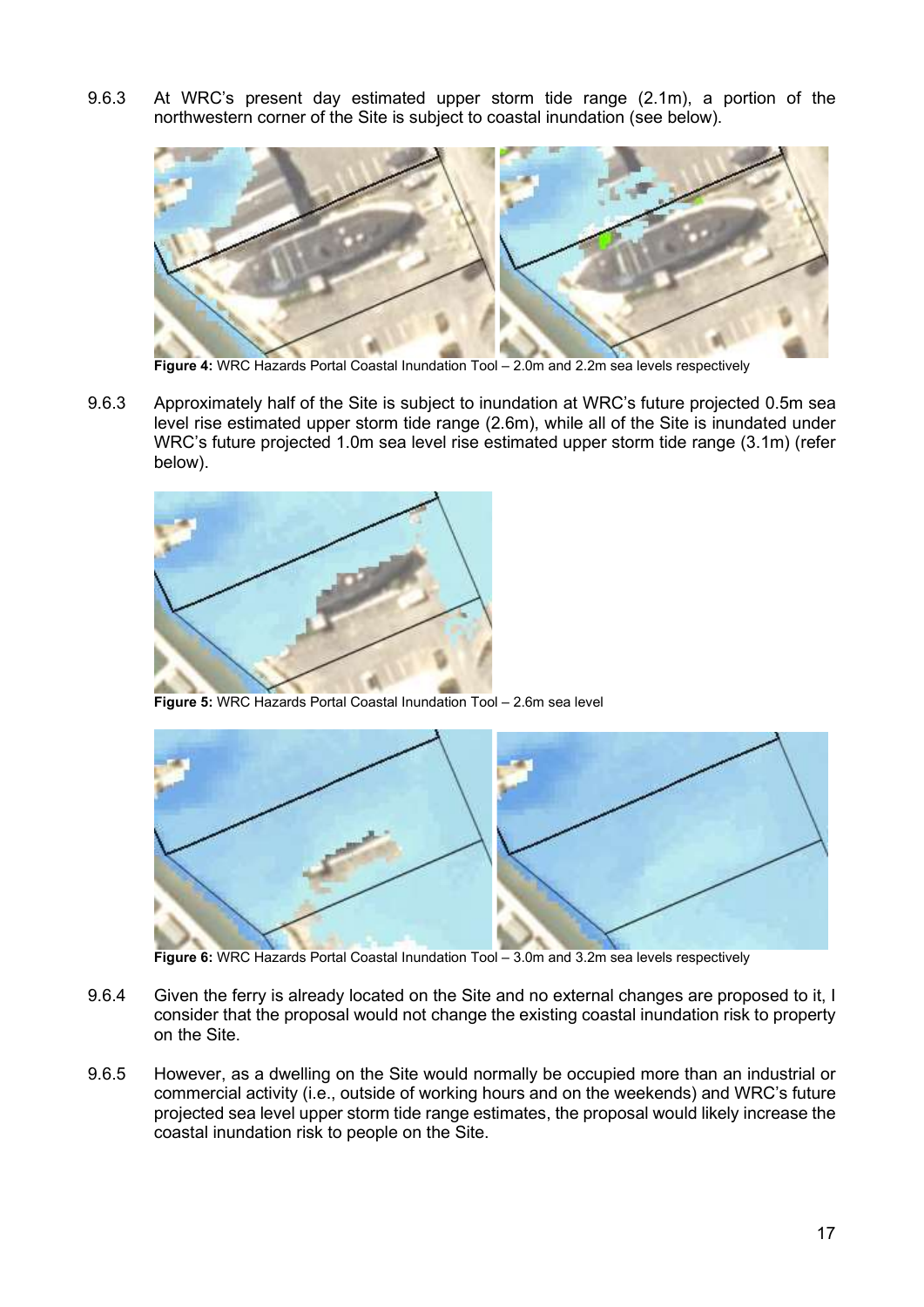# 9.7 Conclusion to RMA Section 104(1)(a) Assessment

- 9.7.1 As the Paradise Gym at 12-14 The Marina has given their written approval to the proposal (refer to Table 4 above), they are not an affected person in accordance with section 95E(3)(a) of the RMA.
- 9.7.2 Having considered the information submitted within the application, the observations made during the site visit and the resource consents for the Sports Fishing Club and Dutchy's Store, it is my opinion that the proposal will result in minor noise and traffic reverse sensitivity effects on 12-14 The Marina and that Tairua Marine Limited, the Sports Fishing Club and Dutchy's Store are affected persons.
- 9.7.3 Additionally, the proposed residential use of the ferry would likely increase the coastal inundation risk to people on the Site as a result of sea level rise and storm tides.

# 10.0 SECTION 104(1)(b) ASSESSMENT – CONSIDERATION OF RELEVANT PROVISIONS

### 10.1 Waikato Regional Policy Statement

- 10.1.1 The Waikato Regional Policy Statement (RPS) addresses the requirement for integrated management and advances the understanding of the inter-connected nature of resource management through the explicit identification of objectives that are relevant to the management of more than one resource.
- 10.1.2 Below are the RPS objectives and policies relevant to the proposal.

# 10.1.3 Objective 3.1 - Integrated Management

Natural and physical resources are managed in a way that recognises:

- a) the inter-relationships within and values of water body catchments, riparian areas and wetlands, the coastal environment, the Hauraki Gulf and the Waikato River;
- b) natural processes that inherently occur without human management or interference;
- c) the complex interactions between air, water, land and all living things;
- d) the needs of current and future generations;
- e) the relationships between environmental, social, economic and cultural wellbeing;
- f) the need to work with agencies, landowners, resource users and communities; and
- g) the interrelationship of natural resources with the built environment.
- 10.1.4 The following policies relevant to the proposal achieve Objective 3.1:
	- 6.1 Planned and co-ordinated subdivision, use and development.
	- 6.2 Planning for development in the coastal environment.
- 10.1.5 Although the proposed dwelling would provide additional accommodation for current and future generations, given the history of complaints between the Site and 12-14 The Marina and the lack of mitigation, the potential reverse sensitivity effects of the proposal on 12-14 The Marina would not manage the relationships between social and economic wellbeing.
- 10.1.6 While the proposal is consistent with Policy 6.2 (avoiding increasing natural hazard risks), the proposal does not represent the co-ordinated use and development sought by Policy 6.1. Refer to the policies assessment below for further details.
- 10.1.7 Overall, I consider that the proposal is inconsistent with Objective 3.1 of the RPS.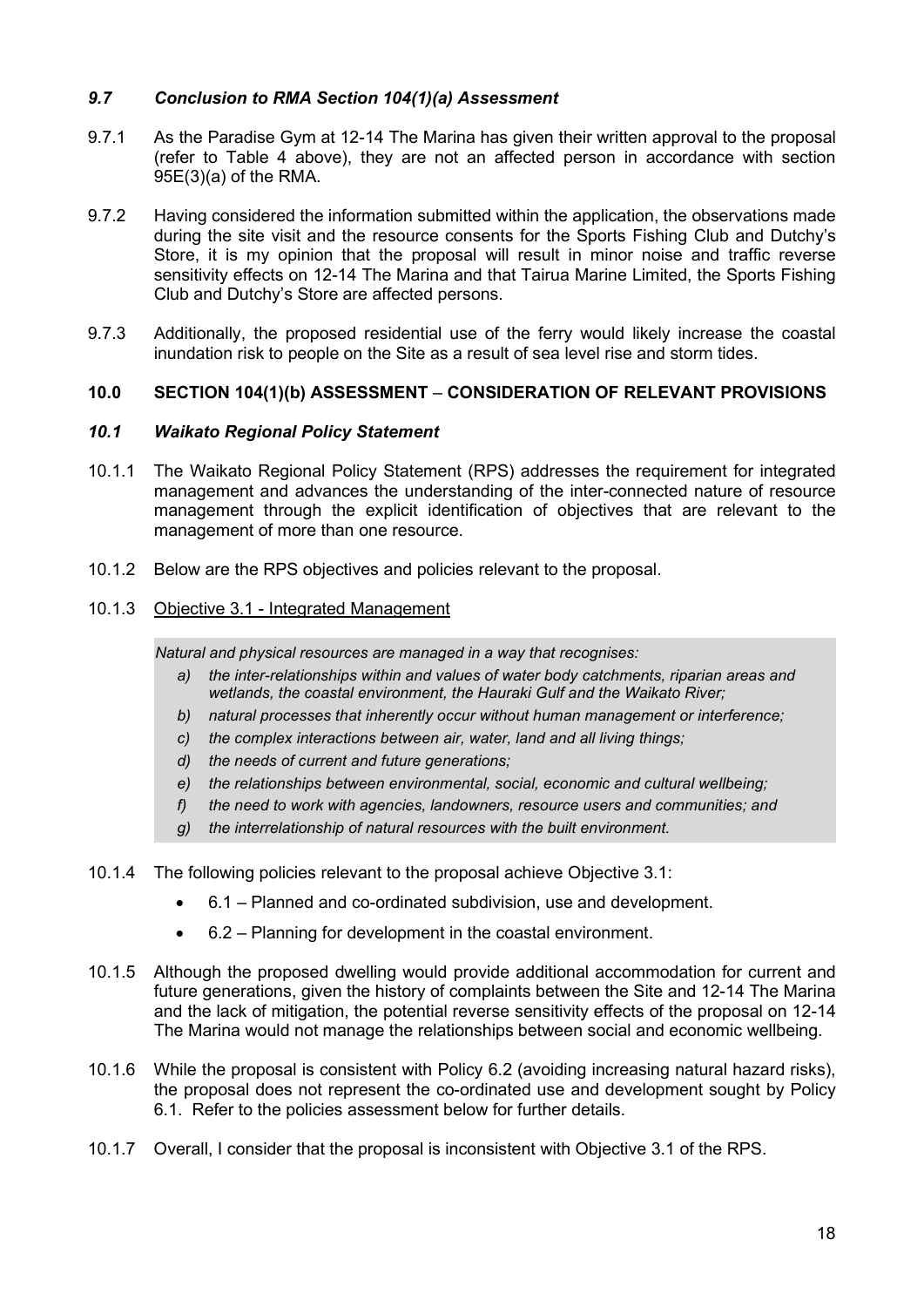# 10.1.8 Objective 3.3 – Decision Making

Resource management decision making is holistic and consistent and:

- a) is aligned across legislation and national and regional strategies;
- b) takes an integrated approach to managing resources that cross regional and functional boundaries;
- c) adopts an appropriate planning timeframe;
- d) adopts a precautionary approach, including the use of adaptive management, where appropriate, towards any proposed activity whose effects may be significant or irreversible but are as yet uncertain, unknown or little understood;
- e) is transparent;
- f) has regard to the potential for cumulative effects from activities;
- g) is based on the best available information, including mātauranga Māori;
- h) allows for flexible solutions for local variations;
- i) recognises that time may be needed for change to occur;
- j) includes working with tāngata whenua;
- k) includes working with key stakeholders;
- l) considers a mix of methods to achieve objectives; and
- m) results in solutions which include processes to minimise conflicts.

10.1.9 The following policies relevant to the proposal achieve Objective 3.3:

- 6.1 Planned and co-ordinated subdivision, use and development.
- 6.2 Planning for development in the coastal environment.
- 12.3 Maintain and enhance areas of amenity value.
- 10.1.10 Given the history of complaints between the Site and 12-14 The Marina and the lack of mitigation, the proposal does not result in a solution which includes processes to minimise potential reverse sensitivity conflicts with 12-14 The Marina.
- 10.1.11 While the proposal is consistent with Policies 6.2 (avoiding increasing natural hazard risks) and 12.3, the proposal does not represent the co-ordinated use and development sought by Policy 6.1. Refer to the policies assessment below for further details.
- 10.1.12 As the main component of the application is changing the ferry's use to residential and the proposal does not minimise potential conflicts, I consider that the proposal is inconsistent with Objective 3.1 of the RPS.
- 10.1.13 Objective 3.6 Adapting to Climate Change

Land use is managed to avoid the potential adverse effects of climate change induced weather variability and sea level rise on:

- a) amenity;
- b) the built environment, including infrastructure;
- c) indigenous biodiversity;
- d) natural character;
- e) public health and safety; and
- f) public access.

10.1.14 The following policies relevant to the proposal achieve Objective 3.6:

- 6.1 Planned and co-ordinated subdivision, use and development.
- 6.2 Planning for development in the coastal environment.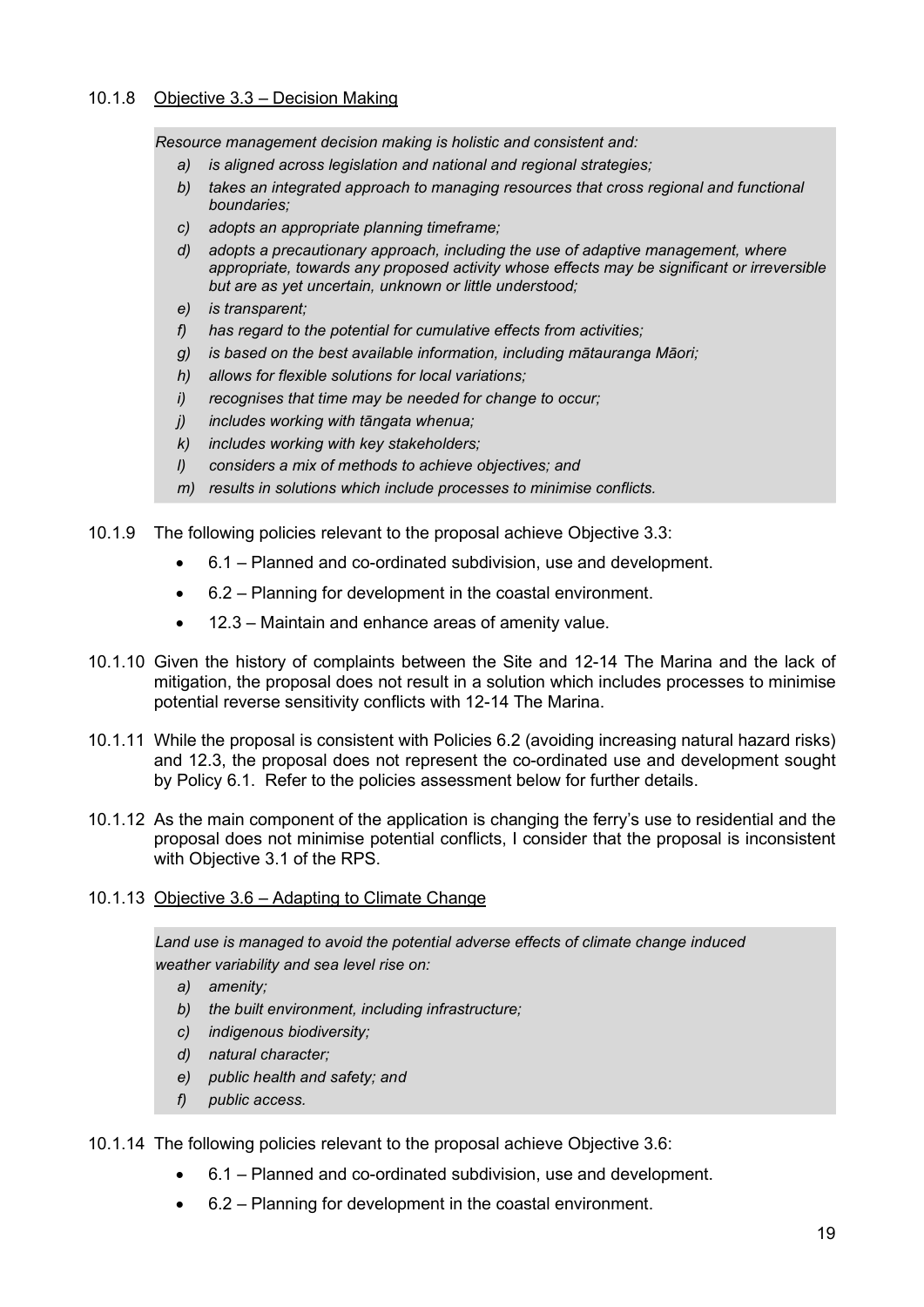- 10.1.15 As identified in Section 9.6.4 above, while the proposal would not change the existing coastal inundation risk to the built environment as the ferry is existing and no external changes are proposed to it. Therefore, I consider that the proposal is consistent with Objective 3.6 of the RPS.
- 10.1.16 Objective 3.7 Coastal Environment

The coastal environment is managed in an integrated way that:

- a) preserves natural character and protects natural features and landscape values of the coastal environment;
- b) avoids conflicts between uses and values:
- c) recognises the interconnections between marine-based and land-based activities; and
- d) recognises the dynamic, complex and interdependent nature of natural biological and physical processes in the coastal environment.
- 10.1.17 The following policies relevant to the proposal achieve Objective 3.7:
	- 6.2 Planning for development in the coastal environment.
	- 12.3 Maintain and enhance areas of amenity value.
- 10.1.18 Although the proposal will preserve the landscape values of the surrounding coastal environment as no external changes are proposed to the ferry, the proposed dwelling activity is unlikely to avoid conflicts between uses of the coastal environment as Council has received several complaints from the Site in relation to 12-14 The Marina and no appropriate mitigation measures are proposed.
- 10.1.19 Overall, I consider that the proposal is inconsistent with Objective 3.7 of the RPS.
- 10.1.20 Objective 3.12 Built Environment

Development of the built environment (including transport and other infrastructure) and associated land use occurs in an integrated, sustainable and planned manner which enables positive environmental, social, cultural and economic outcomes, including by:

- a) promoting positive indigenous biodiversity outcomes;
- b) preserving and protecting natural character, and protecting outstanding natural features and landscapes from inappropriate subdivision, use, and development;
- c) integrating land use and infrastructure planning, including by ensuring that development of the built environment does not compromise the safe, efficient and effective operation of infrastructure corridors;
- d) integrating land use and water planning, including to ensure that sufficient water is available to support future planned growth;
- e) recognising and protecting the value and long-term benefits of regionally significant infrastructure;
- f) protecting access to identified significant mineral resources;
- g) minimising land use conflicts, including minimising potential for reverse sensitivity;
- h) anticipating and responding to changing land use pressures outside the Waikato region which may impact on the built environment within the region;
- i) providing for the development, operation, maintenance and upgrading of new and existing electricity transmission and renewable electricity generation activities including small and community scale generation;
- j) promoting a viable and vibrant central business district in Hamilton city, with a supporting network of sub-regional and town centres; and
- k) providing for a range of commercial development to support the social and economic wellbeing of the region.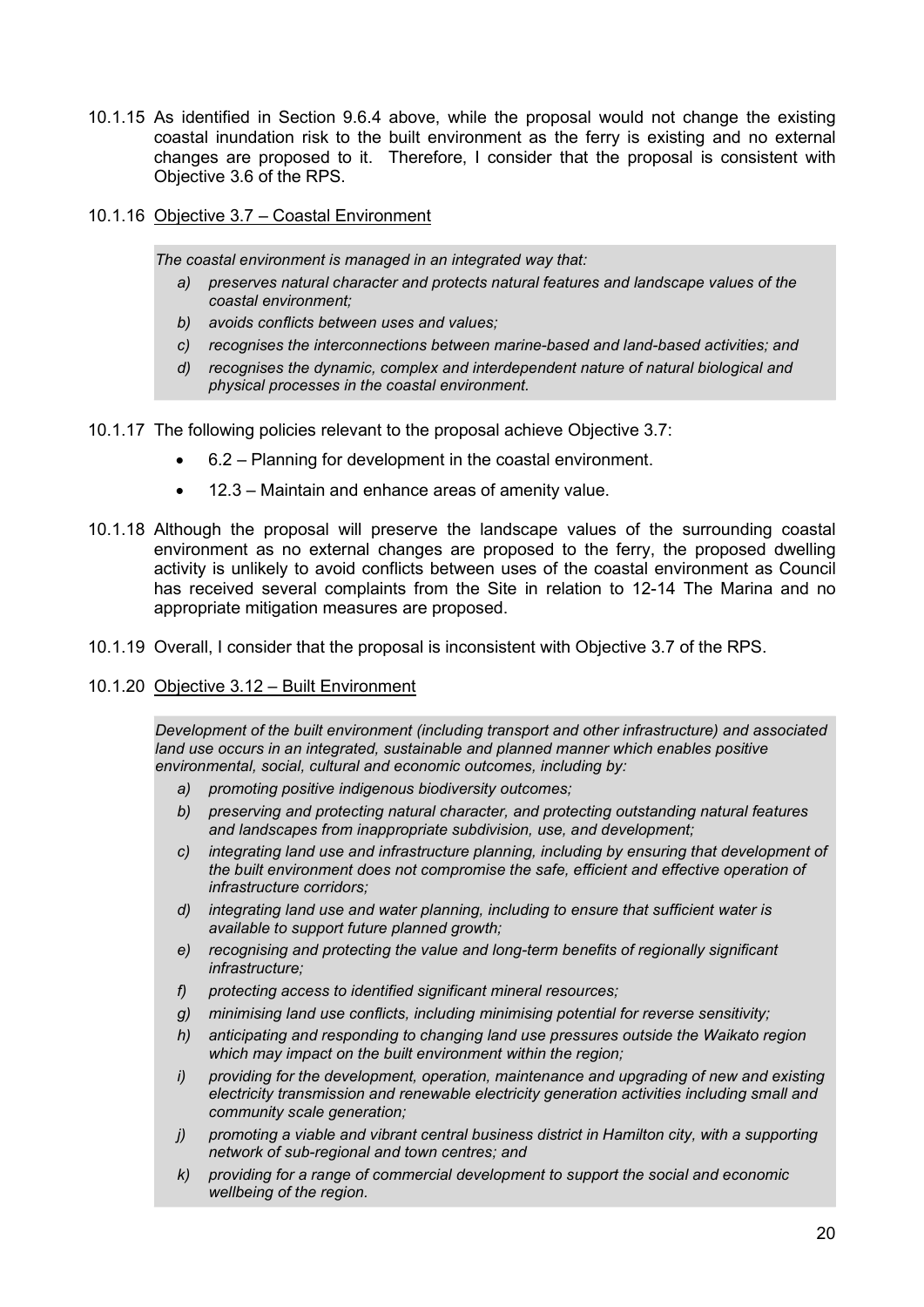- 10.1.21 The following policies relevant to the proposal achieve Objective 3.2:
	- 6.1 Planned and co-ordinated subdivision, use and development.
	- 6.2 Planning for development in the coastal environment.
	- 12.3 Maintain and enhance areas of amenity value.
- 10.1.22 While the proposal is consistent with Policies 6.2 (avoiding increasing natural hazard risks) and 12.3 (maintain amenity), it is not an integrated land use that enable positive social and economic outcomes. As identified above, the proposal will not minimise the potential conflicts/reverse sensitivity effects between the Site and 12-14 The Marina.
- 10.1.23 As the main component of the application is changing the ferry's use to residential and the proposal does not minimise potential conflicts/reverse sensitivity, I consider that the proposal is inconsistent with Objective 3.12 of the RPS.
- 10.1.24 Objective 3.21 Amenity

The qualities and characteristics of areas and features, valued for their contribution to amenity, are maintained or enhanced.

- 10.1.25 The following policies relevant to the proposal achieve Objective 3.21:
	- 6.1 Planned and co-ordinated subdivision, use and development.
	- 6.2 Planning for development in the coastal environment.
	- 12.3 Maintain and enhance areas of amenity value.
- 10.1.26 While the proposal does not represent the co-ordinated use and development sought by Policy 6.1, it is consistent with Policies 6.2 (avoiding increasing natural hazard risks) and 12.3 (maintain amenity). Refer to the policies assessment below for further details.
- 10.1.27 Overall, I consider that the proposal is consistent with Objective 3.21 of the RPS.
- 10.1.28 Policy 6.1 Planned and Co-ordinated Subdivision, Use and Development

Subdivision, use and development of the built environment, including transport, occurs in a planned and co-ordinated manner which:

- a) has regard to the principles in section 6A:
- b) recognises and addresses potential cumulative effects of subdivision, use and development;
- c) is based on sufficient information to allow assessment of the potential long-term effects of subdivision, use and development; and
- d) has regard to the existing built environment.
- 10.1.29 Section 6.1.2 of the RPS identifies that local authorities should have particular regard to the potential for reverse sensitivity when assessing resource consent applications and consideration should be given to discouraging new sensitive activities locating near existing land uses or activities.
- 10.1.30 Given the level of permitted and consented effects from 12-14 The Marina and the likelihood of reverse sensitivity effects, I consider that the proposed dwelling would result in an incompatible land use on the Site. Accordingly, the proposal is not consistent with principle o) in Section 6A and does not have regard to the existing built environment.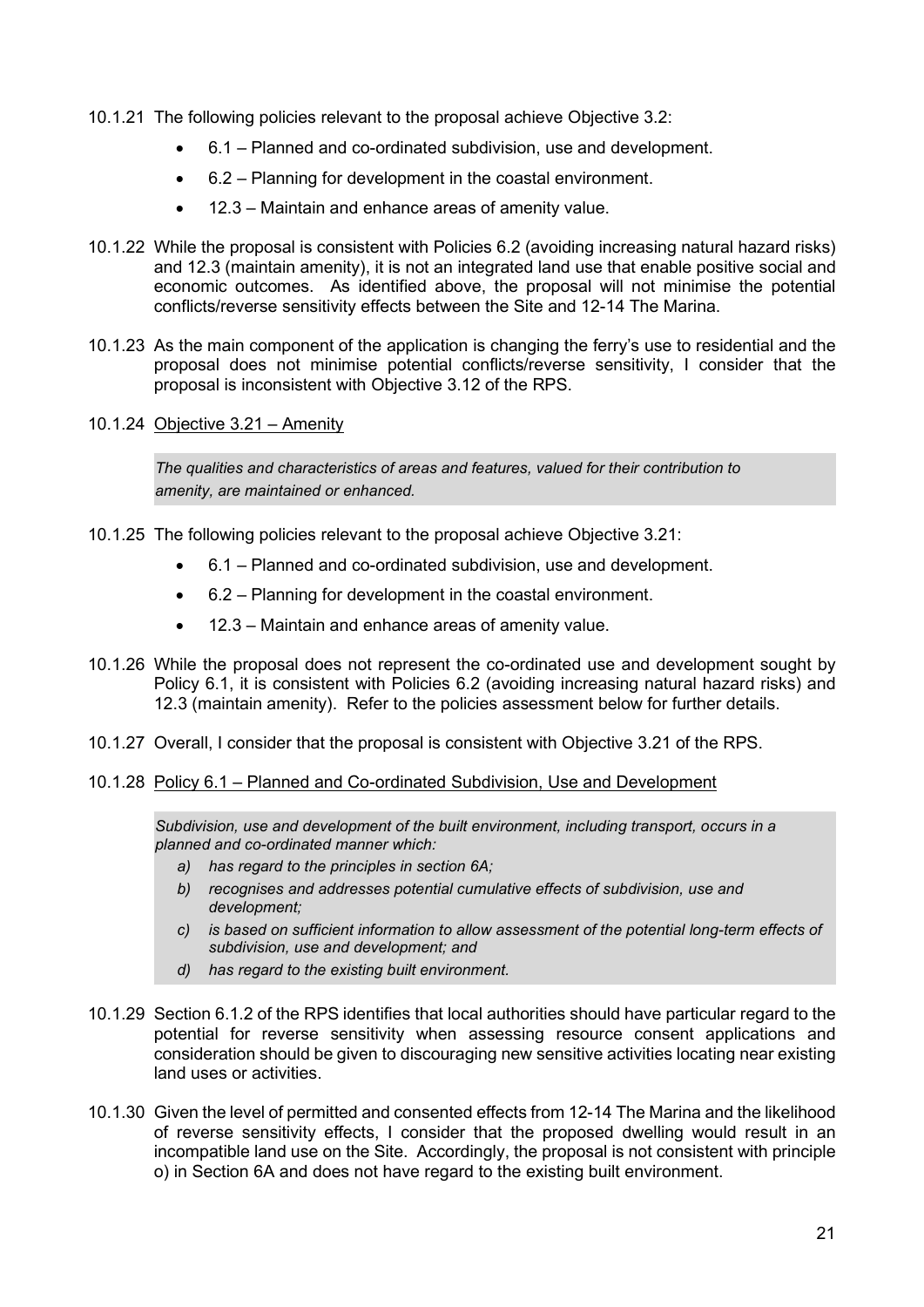# 10.1.31 Given the above, I consider that the proposal is inconsistent with Policy 6.1 of the RPS.

# 10.1.32 Policy 6.2 – Planning for Development in The Coastal Environment

Development of the built environment in the coastal environment occurs in a way that:

- a) ensures sufficient development setbacks to protect coastal natural character, public access, indigenous biodiversity, natural physical processes, amenity and natural hazard mitigation functions of the coast;
- b) protects hydrological processes and natural functions of back dune areas;
- c) avoids the adverse effects of activities on areas with outstanding natural character, and outstanding natural features and landscapes;
- d) ensures that in areas other than those identified in (c) above, activities are appropriate in relation to the level of natural character or natural feature and landscape;
- e) has regard to local coastal character;
- f) allows for the potential effects of sea level rise, including allowing for sufficient coastal habitat inland migration opportunities:
- g) protects the valued characteristics of remaining undeveloped, or largely undeveloped coastal environments;
- h) ensures adequate water, stormwater and wastewater services will be provided for the development;
- i) avoids increasing natural hazard risk associated with coastal erosion and inundation;
- j) has regard to the potential effects of a tsunami event, and takes appropriate steps to avoid, remedy or mitigate that risk;
- k) avoids ribbon development along coastal margins;
- l) does not compromise the function or operation of existing or planned coastal infrastructure;
- m) provides for safe and efficient connectivity between activities occurring in the coastal marine area and associated land-based infrastructure;
- n) manages adverse effects to maintain or enhance water quality; and o) maintains and enhances public access.
- 10.1.33 As no external changes are proposed to the ferry, the local coastal character and potential effects of sea level rise of the existing built environment will be maintained.
- 10.1.34 Although the proposal would not change the existing coastal inundation risk to property, it is likely to increase the coastal inundation risk to people on the Site as dwellings are normally occupied more than an industrial or commercial activities (refer to Sections 9.6.4 and 9.6.5 above).
- 10.1.35 Accordingly, I consider that the proposal is partially consistent with Policy 6.2 of the RPS.

# 10.1.36 Policy 12.3 – Maintain and Enhance Areas of Amenity Value

Areas of amenity value are identified, and those values are maintained and enhanced. These may include:

- a) areas within the coastal environment and along inland water bodies;
- b) scenic, scientific, recreational or historic areas;
- c) areas of spiritual or cultural significance;
- d) other landscapes or seascapes or natural features; and
- e) areas adjacent to outstanding natural landscapes and features that are visible from a road or other public place.
- 10.1.37 Similarly, no external changes are proposed to the ferry, amenity of the surrounding built and coastal environment will be maintained.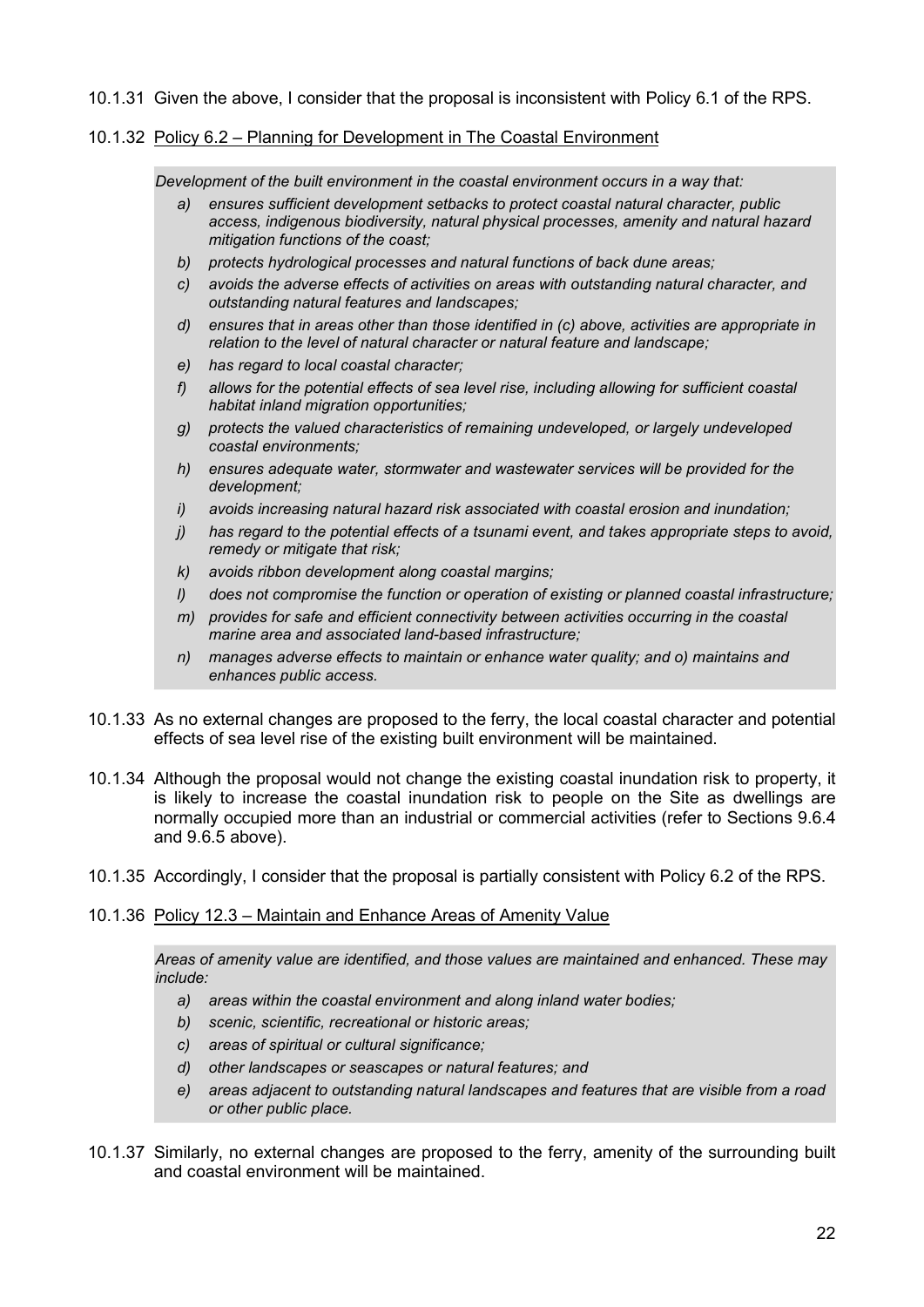10.1.38 Therefore, I consider that the proposal is consistent with Policy 12.3 of the RPS.

# 10.2 Proposed District Plan

10.2.1 I consider the following Proposed District Plan Objectives and Policies are relevant to the proposal.

# 10.2.2 Section 7 – Coastal Environment

Section 7 - Objective 1

Subdivision, use and development in the Coastal Environment:

- Enables people and their communities to provide for the social, economic, and cultural wellbeing and their health and safety;
- Maintains or restores the integrity, form, functioning and resilience of the Coastal Environment; and
- Protects the indigenous biodiversity values of the Coastal Environment in relation to the biodiversity values present; and
- Preserves the natural character of the Coastal Environment in relation to the level of natural character present; and
- Protects natural features and landscapes values of the Coastal Environment in relation to the level of natural feature and landscape values present; and
- Recognises and provides for the relationship of tāngata whenua with the Coastal Environment; and
- Maintains and enhances public open space and recreation opportunities in the Coastal Environment; and
- Manages coastal hazard risks, including the longterm projected effects of climate change; and
- Protects and enhances historic heritage values; and
- Avoids sprawling or sporadic patterns of development and enabling consolidation of existing settlements.

### Section 7 - Policy 1a

New subdivision, use and development along the coast shall provide a setback from the coastal edge to allow for:

- a) Preserving natural character; and
- b) Maintaining and enhancing public access to public areas; and
- c) Natural ecosystems functioning; and
- d) Natural functioning of physical processes, including the ability of natural features and ecosystems to migrate inland.

# Section 7 - Policy 1b

Subdivision, use and development in the Coastal Environment (outside of the Natural Character and Outstanding Natural Features and Landscape Overlays) shall:

- a) avoid significant adverse effects on the values and characteristics of natural character, natural features and natural landscapes; and
- b) avoid, remedy or mitigate other adverse effects on the values and characteristics of natural character, natural features and natural landscapes.
- 10.2.3 While the potential reverse sensitivity effects of proposal could have adverse effects on the social and economic wellbeing of 12-14 The Marina, using the existing ferry as a dwelling will preserve the natural character and landscape values of the surrounding coastal environment while maintain public access to public areas.
- 10.2.4 Although the proposal will maintain the existing coastal inundation risk to property, the proposed dwelling does not manage the likely increase in coastal inundation risk to people on the Site.
- 10.2.5 I consider that the proposal is partially consistent with Objective 1 and Policies 1a and 1b in Section 7 of the Proposed District Plan.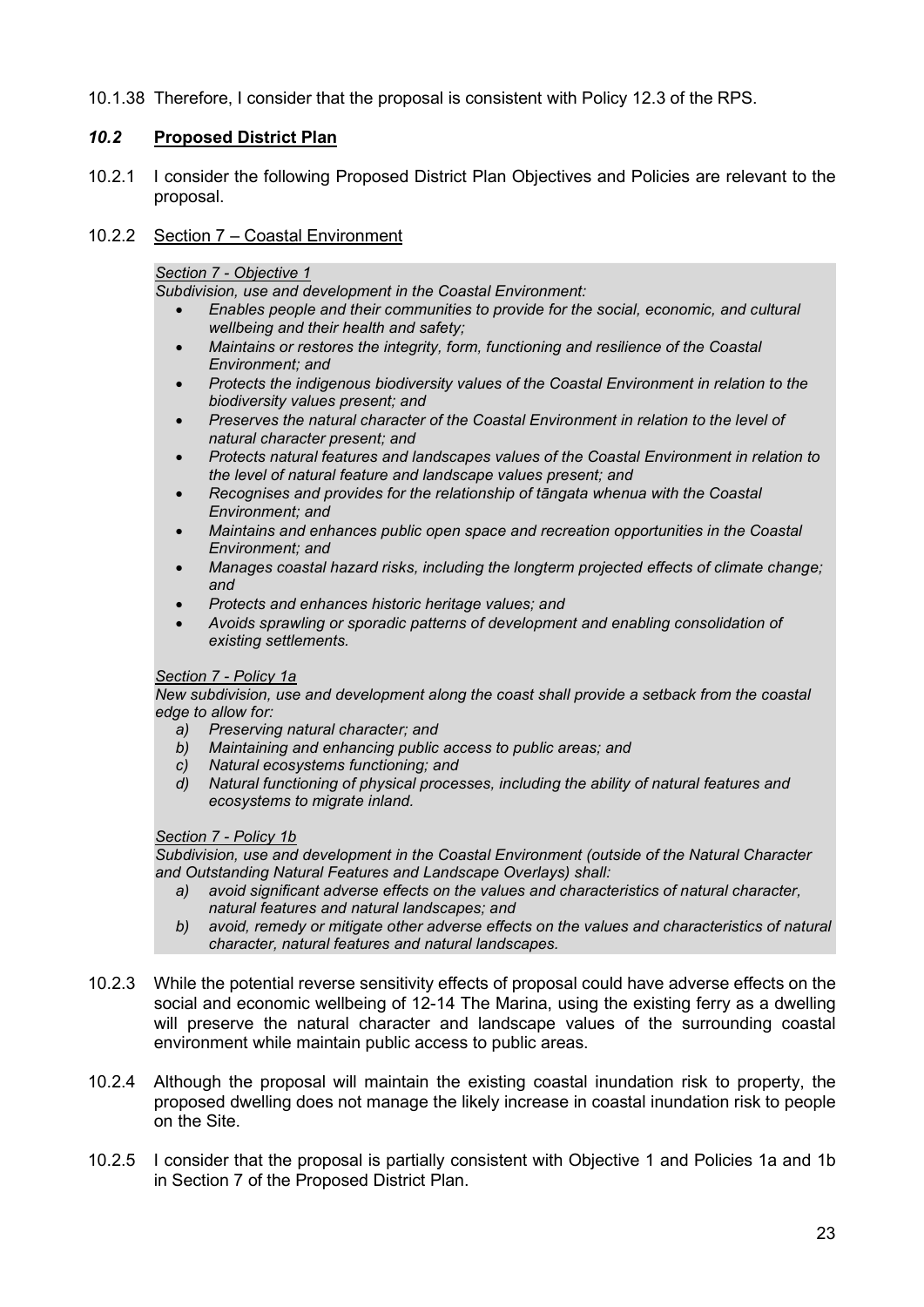# 10.2.6 Section 10 – Natural Hazards

#### Section 10 - Objective 1

Natural hazard risk to life, property, community facilities and lifeline utilities resulting from subdivision, use and development do not increase, and are at acceptable or tolerable levels.

#### Section 10 - Policy 1a

Subdivision, use and development shall ensure that life, property, community facilities and lifeline utilities, including on adjacent sites, are protected from the adverse effects of natural hazards to an acceptable or tolerable level of risk, in a manner that maintains the resilience of the natural environment.

#### Section 10 - Objective 3

Landowners and the community are prepared for flooding, erosion and tsunami hazard risks and are aware of appropriate risk reduction measures they can take.

#### Section 10 - Policy 3a

The redevelopment of sites at risk from natural hazards shall be provided for if the risk is acceptable or becomes more tolerable than existing risk.

#### Section 10 - Policy 3c

Development should consider the risk of all known natural hazards where relevant.

- 10.2.7 As identified in Section 9.6.4 above, while the proposal would not change the existing coastal inundation risk to property (the ferry is existing and no external changes are proposed), it is likely to increase the coastal inundation risk to life on the Site as a dwelling would be occupied more than an industrial or commercial activity.
- 10.2.8 While the owner of the Site may be prepared for coastal inundation in the future during storm tides, appropriate risk reduction measures have not been identified.
- 10.2.8 Accordingly, I consider that the proposal is inconsistent with Objective 1 and 3 and Policies 1a, 3a and 3b in Section 10 of the Proposed District Plan.
- 10.2.9 Section 15 Development and Growth

#### Section 15 - Objective 1

Settlement development and growth uses capacity in existing or planned water, wastewater, stormwater and roading infrastructure.

#### Section 15 - Policy 1a

Settlement development and growth should make use of opportunities for consolidation and redevelopment of existing settlements.

#### Section 15 - Policy 1b

Water, wastewater and stormwater reticulation required for a development shall be within existing or planned network capacity. Development outside the Rural Area should connect to the existing stormwater, water and wastewater reticulation where it is available.

- 10.2.10 The Site has existing connections to Councils water, wastewater, stormwater and roading infrastructure and the proposed dwelling does not require any of the connections to be upgraded. Accordingly, the proposal will make use of the opportunity to redevelop the Site
- 10.2.11 I consider that the proposal is consistent with Objective 1 and Policies 1a and 1b in Section 15 of the Proposed District Plan.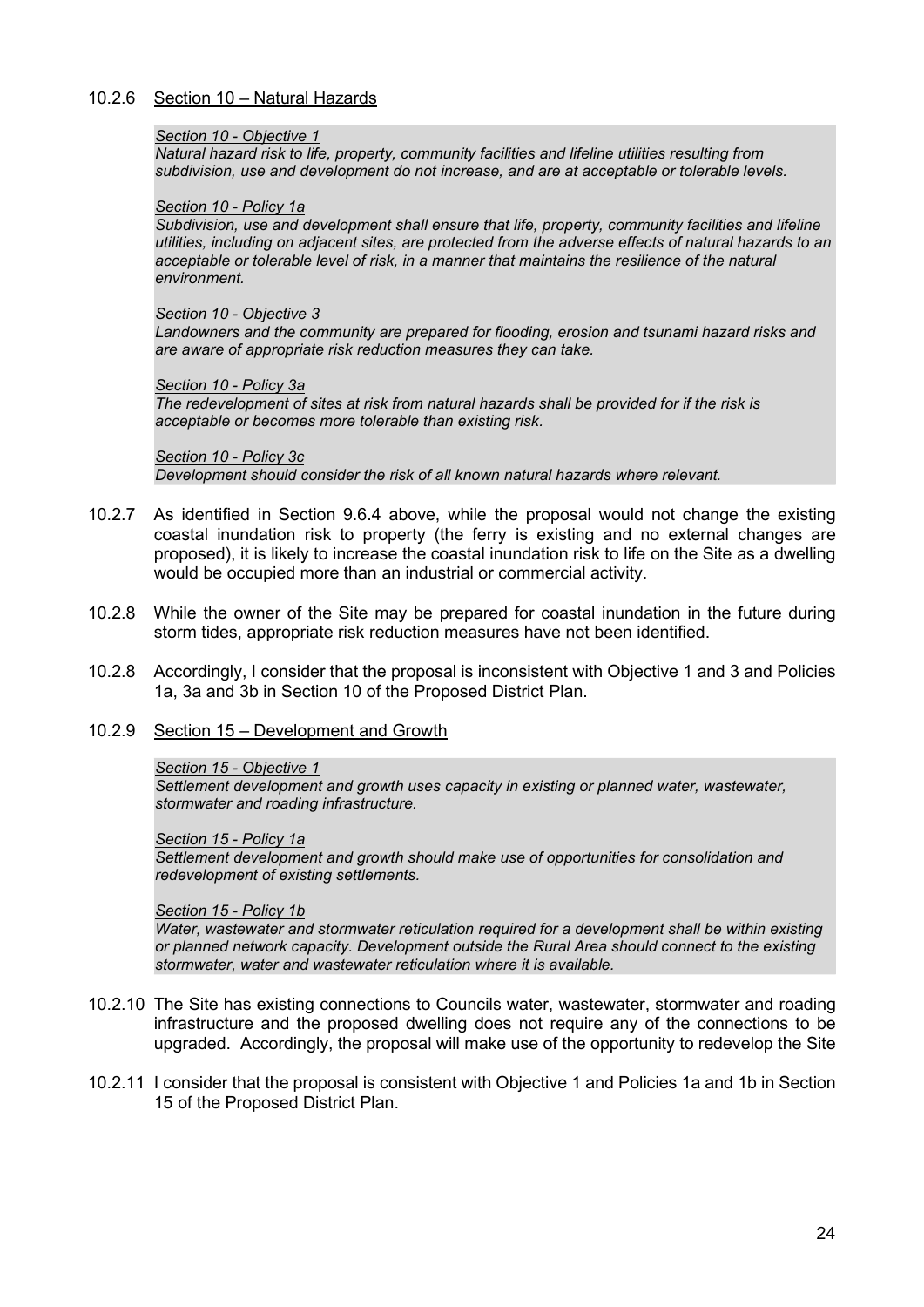#### Section 15 - Objective 2 Settlement development and growth provides for a thriving economy and viable communities.

#### Section 15 - Policy 2c

New commercial development in settlements should not detract from the vitality and viability of existing Commercial Areas.

#### Section 15 - Policy 2d

Settlement development and growth should not limit access to and operation of existing activities and other lawfully established activities (such as quarries).

#### Section 15 - Policy 2e

Land uses should not be located where they cause or worsen reverse sensitivity effects, particularly adjacent to Industrial Areas, regionally significant infrastructure, existing mining activities, and significant mineral resources and their access routes identified on a publicly available map held by the Council.

- 10.2.12 As Council has received previous complaints from the Site in relation to 12-14 The Marina while the ferry was unlawfully used as a dwelling, if consent is granted, the proposal is likely to worsen the reverse sensitivity effects on the adjoining property a lawfully established dwelling could rightly anticipate an appropriate residential level of amenity, which could give rise to adverse effects in the form of reverse sensitivity and ensuing complaints about the surrounding activities
- 10.2.13 Given the above, I consider that the proposal is inconsistent with Objective 2 and Policies 2c, 2d and 2e in Section 15 of the Proposed District Plan.

# Section 15 - Objective 3

Settlement development and growth maintains the Coastal Environment's special values.

#### Section 15 - Policy 3b

Land use that supports marine industries should be provided for in the Coastal Environment where appropriate.

#### Section 15 - Policy 3c

In the Coastal Environment settlement development and growth shall:

- a) preserve natural character and landscape values; and
- b) ensure sufficient development setbacks to protect coastal natural character, public access, indigenous biodiversity, natural physical processes, amenity, and natural hazard mitigation functions of the coast; and
- c) protect hydrological processes and natural functions of back dune areas; and
- d) have regard to local coastal character; and
- e) allow for the potential effects of sea level rise, including allowing for sufficient coastal habitat inland migration opportunities; and
- f) protect the natural characteristics of remaining undeveloped or largely undeveloped coastal environments; and
- g) ensure adequate water, stormwater and wastewater services will be provided for the development; and
- h) avoid increasing natural hazard risk associated with coastal erosion and inundation; and
- i) have regard to the potential effects of a tsunami event and take appropriate steps to avoid, remedy or mitigate that risk; and
- j) avoid ribbon development along coastal margins; and
- k) not compromise the function or operation of existing or planned coastal infrastructure; and
- l) provide for safe and efficient connectivity between activities occurring in the coastal marine area and associated land-based infrastructure; and
- m) maintain and enhance public access to the coast and existing public areas; and
- n) provide infrastructure that supports marine-based industries and sea transport.
- o) enable people and communities to provide for their social, economic and cultural wellbeing and their health and safety.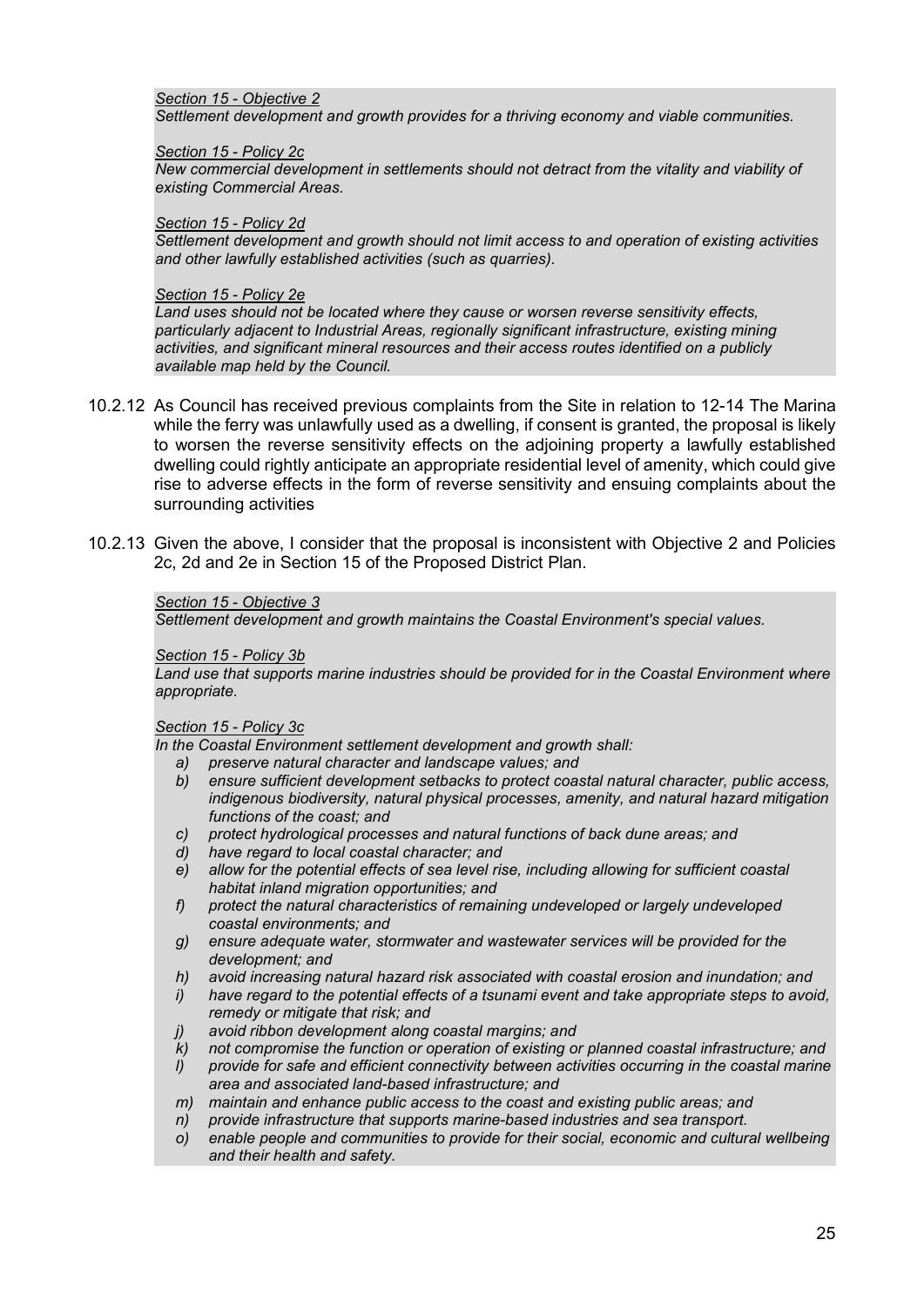- 10.2.14 Although the proposal would legalise a non-marine industry on land in the coastal environment and zoned Marine Services, the Site has been consented and use for nonmarine industry since 1998 (Boat Clubhouse and restaurant). Therefore, the proposal will not result in the loss of land used for marine services and will maintain the coastal environments special values.
- 10.2.15 As identified above, although the proposal will preserve the landscape values and local coastal character of the area, it will increase the coastal inundation risk to people on the Site as a dwelling would be occupied more that an industrial or commercial activity.
- 10.2.16 Accordingly, the proposal is partially consistent with Objective 3 and Policies 3b and 3c in Section 15 of the Proposed District Plan.

#### Section 15 - Objective 4

Settlement development and growth provides for a diverse range of land uses and living choices.

#### Section 15 - Policy 4a

Consistent with existing residential character and potential environmental constraints, a range of residential densities, lot sizes and dwelling forms shall provide for a variety of living choices.

#### Section 15 - Policy 4e

Mixed land use should be encouraged where it supports vibrant settlements and does not result in undue reverse sensitivity effects.

- 10.2.17 While the proposal may result in undue reverse sensitivity effects on 12-14 The Marina, the character of the surrounding residential area will be maintained as no external changes to the existing ferry are proposed.
- 10.2.18 As the proposal would ultimately add to the range of living choices in the area, I consider that the proposal is generally consistent with Objective 4 and Policies 4a and 4e in Section 15 of the Proposed District Plan.

# Section 15 - Objective 5

Settlement development and growth maintains and enhances amenity values, character, historic heritage, transport connectivity, environmental sustainability and the vitality of individual settlements and their centres.

#### Section 15 - Policy 5a

Settlement development and growth including commercial, housing and subdivision design should be consistent with the existing character and context of the built environment and with the landscape character, historic heritage and amenity values of the area.

- 10.2.19 Given no external changes are proposed to the existing ferry, the proposal will maintain/be consistent with the amenity values and character of the existing built environment.
- 10.2.20 Therefore, I consider that the proposal is consistent with Objective 5 and Policy 5a in Section 15 of the Proposed District Plan.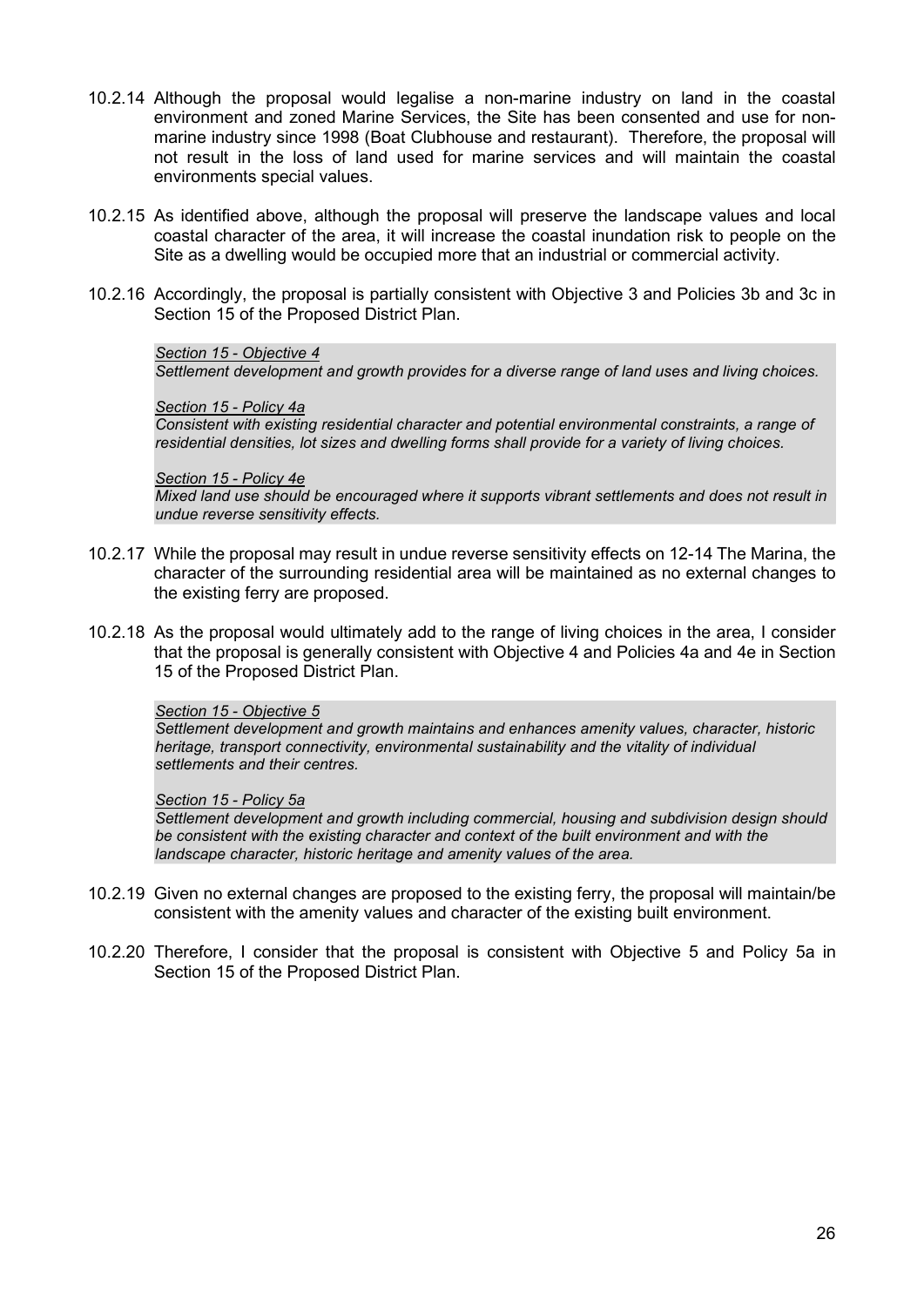# 10.2.21 Section 18 – Transport

#### Section 18 - Objective 3

Subdivision, use and development is designed to support the integrated, safe and efficient operation of transport networks.

#### Section 18 – Policy 3a

Land uses with the potential to generate significant increases in traffic;

- a) will be required to provide an Integrated Transport Assessment; and
- b) should be located in accordance with the road function as set out in the roading hierarchy; and
- c) should be located on or near classes of roads in the Road Hierarchy that are able to receive the increased volume, while maintaining traffic flow and road user safety.

#### Section 18 - Policy 3c

Subdivision, use and development, including landscaping and planting, shall not compromise the safe and efficient operation of the transport network; however the safety and efficiency of certain network users may be prioritised over other users depending on the surrounding environment

- 10.2.22 As identified in Sections 9.3.5 to 9.3.13 above, the Site's existing access and car parking arrangement have been consented and legalised by SUB/2015/76. Given 21 car parks were provided on the Site for the previous Club House and restaurant activities, and that the proposed dwelling only requires 2 car parks, the proposal would reduce the potential level of traffic from the Site and is considered to support the safe and efficient operation of the transport network.
- 10.2.23 I therefore consider the proposal is consistent with Objective 3 and Policies 3a and 3c in Section 18 of the Proposed District Plan.

#### Section 18 - Objective 5

Subdivision, use and development adjacent to the District's airfields, wharves and Marine Service Zones do not significantly adversely affect the operation, future development and expansion of those airfields, wharves and Marine Service Zones.

#### Section 18 - Policy 5a

Subdivision, use and development that would limit the operation and functioning of the District's airfields, wharves or Marine Service Zones should be avoided.

- 10.2.24 As discussed above, the proposed dwelling has the potential to have reverse sensitivity effects on 12-14 The Marina, which is also in the Marine Services Zone. Accordingly, the proposal does not avoid limiting the operation and functioning of the adjoining property.
- 10.2.25 I consider that the proposal to be inconsistent with Objective 5 and Policy 5a in Section 18 of the Proposed District Plan as it could significantly adversely affect the operation and future development of 12-14 The Marina.
- 10.2.26 Section 21 Industrial Area

### Section 21 - Objective 1

Industrial land is provided and serviced in appropriate locations to accommodate the wide range of industrial activities that occur within the District.

#### Section 21 - Policy 1a

Industrial land shall be protected for industrial purposes and its availability shall not be reduced by the establishment of nonindustrial activities, other than:

- a) Specified activities provided for in the Marine Service Zone; and
- b) Activities accessory to an industrial activity on the site; and
- c) Community activities directly related to an industrial activity; and
- d) Retail activity for servicing the travelling public in specific locations at Kopu.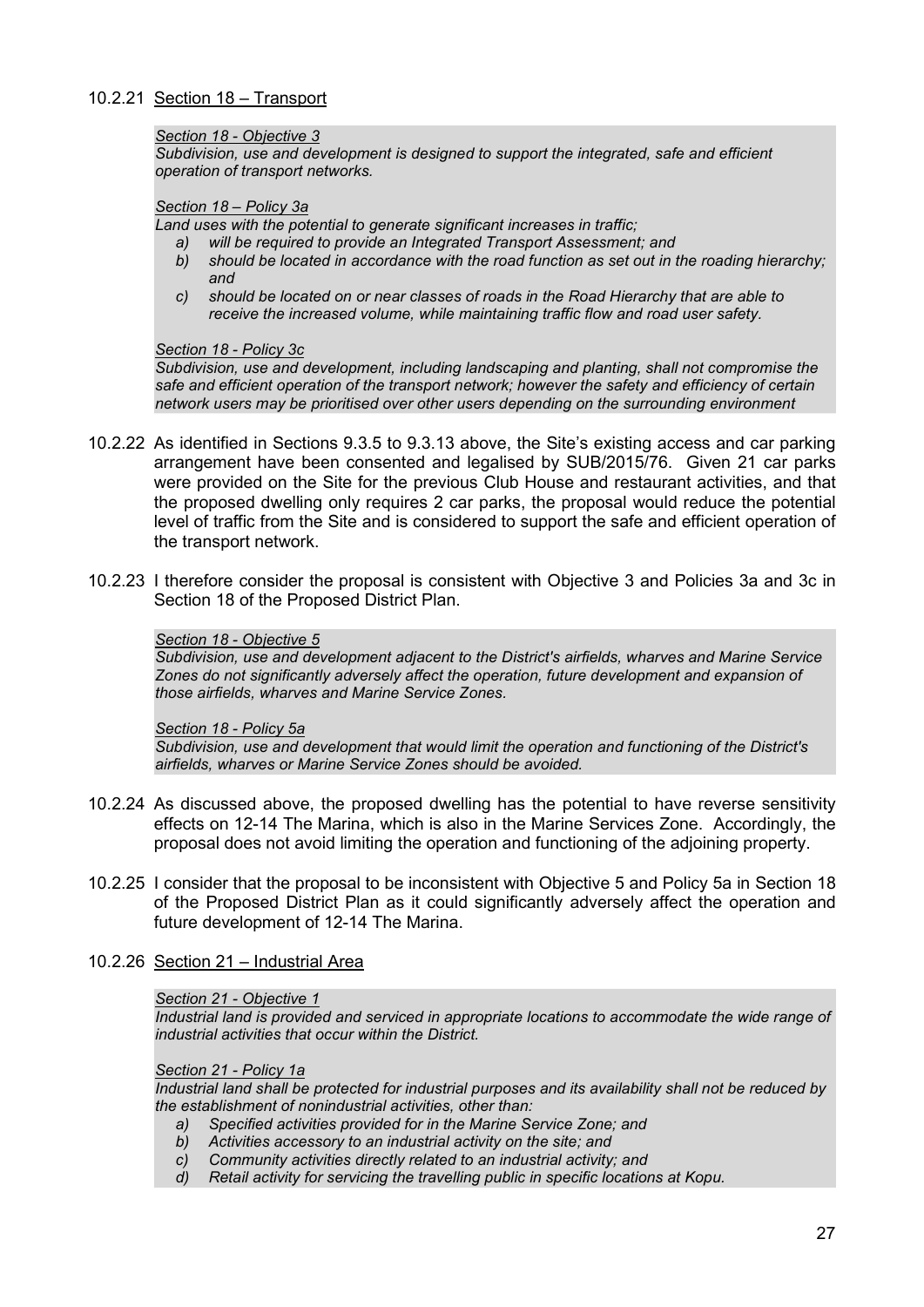- 10.2.27 While the proposal would result in a non-industrial activity on land within the Marine Service Zone, the Site has been consented for a Club House and restaurant since 1998 and 1999. The proposal would therefore not result in the change in use or further loss of industrially used land.
- 10.2.28 Accordingly, I consider that the proposal is partially consistent with Objective 1 and Policy 1a in Section 21 of the Proposed District Plan.

### Section 21 - Objective 4

Activities that are incompatible with industrial activities do not establish within the Industrial Area.

#### Section 21 - Policy 4a

Activities that may hinder the regular operation of industrial activities through reverse sensitivity effects and are more suitably located in other Areas of the District, shall not be located within the Industrial Area.

- 10.2.29 Given the existing and potential reverse sensitivity effects on 12-14 The Marina, the proposed dwelling is likely to be incompatible and may hinder the operation of future industrial activities on the adjoining property.
- 10.2.30 The proposal is therefore inconsistent with Objective 4 and Policy 4a in Section 21 of the Proposed District Plan.

#### Section 21 - Objective 5

The interface between the street and buildings and land use within the Industrial Area is clean, functional and safe.

#### Section 21 - Policy 5a

The area fronting the street should be presentable and free of clutter and should have clear routes for both vehicles and pedestrians from the street to the buildings.

- 10.2.31 As the removal of the shipping container located towards the southeast corner of the Site forms part of the proposal and conditions of consent could require its removal (if consent was to be granted), the proposal would result in a clean, functional and safe frontage to The Marina.
- 10.2.32 Accordingly, the proposal is consistent with Objective 5 and Policy 5a in Section 21 of the Proposed District Plan.

# 11.0 SECTION 104(1)(c) ASSESSMENT – OTHER MATTERS

- 11.1 I have considered the relevant provisions of the Proposed District Plan and I consider that the plan has been competently prepared under the Act with a coherent set of policies designed to achieve clear environmental outcomes. Accordingly, there is no need to consider Part 2, because doing so, would not add anything to the evaluative exercise required under 104(1).
- 11.2 There are no other matters I consider relevant to this application.

# 12.0 CONCLUSION

- 12.1 The proposal will maintain the density, character and amenity of the surrounding environment as the ferry has been located in the same position since 1999 and no external changes are proposed to the structure to accommodate the dwelling.
- 12.2 While some of the submissions have raised concerns with access and car parking, the proposal would not change the existing legal access arrangement and a minimum of 2 car parks could be provided on the Site.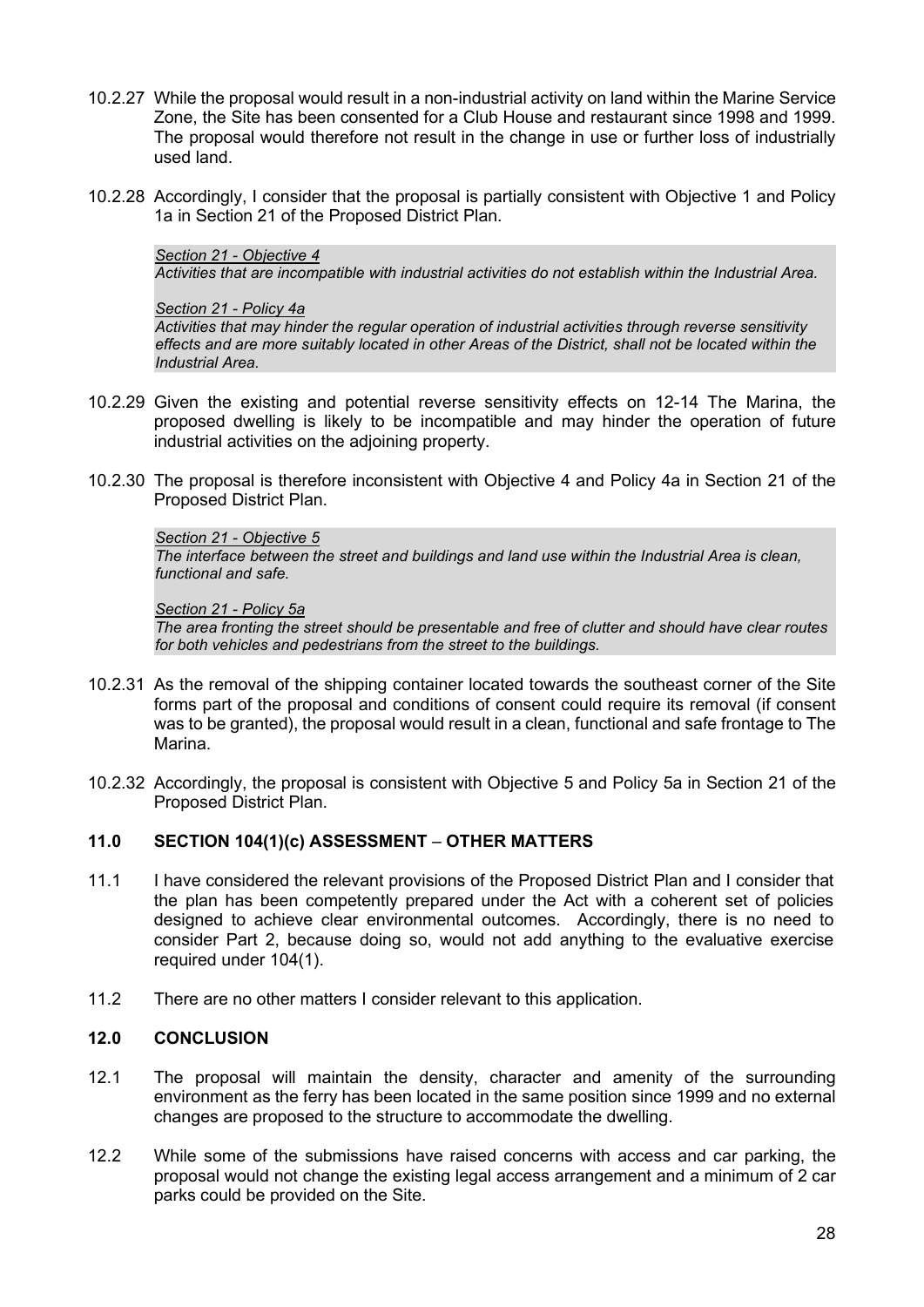- 12.3 The proposed dwelling is not appropriate for the Site as it would likely result in adverse reverse sensitivity effects on 12-14 The Marina for the following reasons:
	- Council has a record of complaints from the unconsented dwelling in relation to 12- 14 The Marina and if consent is granted, the proposal is likely to worsen or give rise to further reverse sensitivity effects on the adjoining property as a lawfully established dwelling would anticipate a different level of amenity and would likely give rise to further reverse sensitivity effects and create a basis for further complaints.
	- The residents of the proposed dwelling would likely occupy the Site at the same time as the Sports Fishing Club is operating (5pm onwards Monday to Friday and during the weekends).
	- The dwelling could experience maximum permitted noise levels of 70 dB  $L_{Aeq(15 min)}$ and short duration noise levels exceeding 70 dB (as there is no  $L_{AF \, max}$ ), when typical residential noise levels are in the order of 40-50 dB  $L_{Aeq(15 min)}$  and 65-70 dB  $_{LAF max}$ .
	- The proposed no-complaints covenant is not achievable and will not avoid the reverse sensitivity effects of the proposed dwelling as it should be used as a tool to obtain unconditional written approval, the owners of 12-14 The Marina have confirmed that they are not willing to agree to such a covenant and Council does not wish to be part of a covenant in lieu of 12-14 The Marina.
- 12.4 While the proposal would maintain the coastal inundation risk to property, given dwellings are occupied more than industrial or commercial activities and WRC's future projected sea level upper storm tide range estimates cover the property, the proposal would likely increase the coastal inundation risk to people on the Site.
- 12.5 Although the proposal is consistent with the RPS and Proposed District Plan character, amenity and natural hazard objectives and policies, it is only due to no changes being proposed to the existing structure.
- 12.6 The proposal is inconsistent with the integrated/coordinated development, decision making, social and economic wellbeing, compatibility and natural hazard objectives and policies of the RPS and Proposed District Plan due to the likely reverse sensitivity effects on 12-14 The Marina and increase in coastal inundation risk to people on the Site.
- 12.7 Similarly, the application is also inconsistent with the sustainable management of natural and physical resource purpose of Section 5 of the Act as it does not enable people and communities to provide for their social and economic wellbeing while avoiding, remedying, or mitigating any adverse effects on the environment.

# 13.0 RECOMMENDATION

- 13.1 The pursuant to Section 104 and 104B of the RMA 1991 and for the reasons set out in my report, I recommend that the that the Thames-Coromandel District Council DECLINE the application to use the former decommissioned Auckland Harbour Ferry SS Ngoiro as a residential dwelling that is not above ground level and encroaches the northern and western side/rear yards within the Marine Service Zone.
- 13.2 Should the independent commissioner give consideration to granting consent to the proposed development, a set of draft conditions can be made available upon request.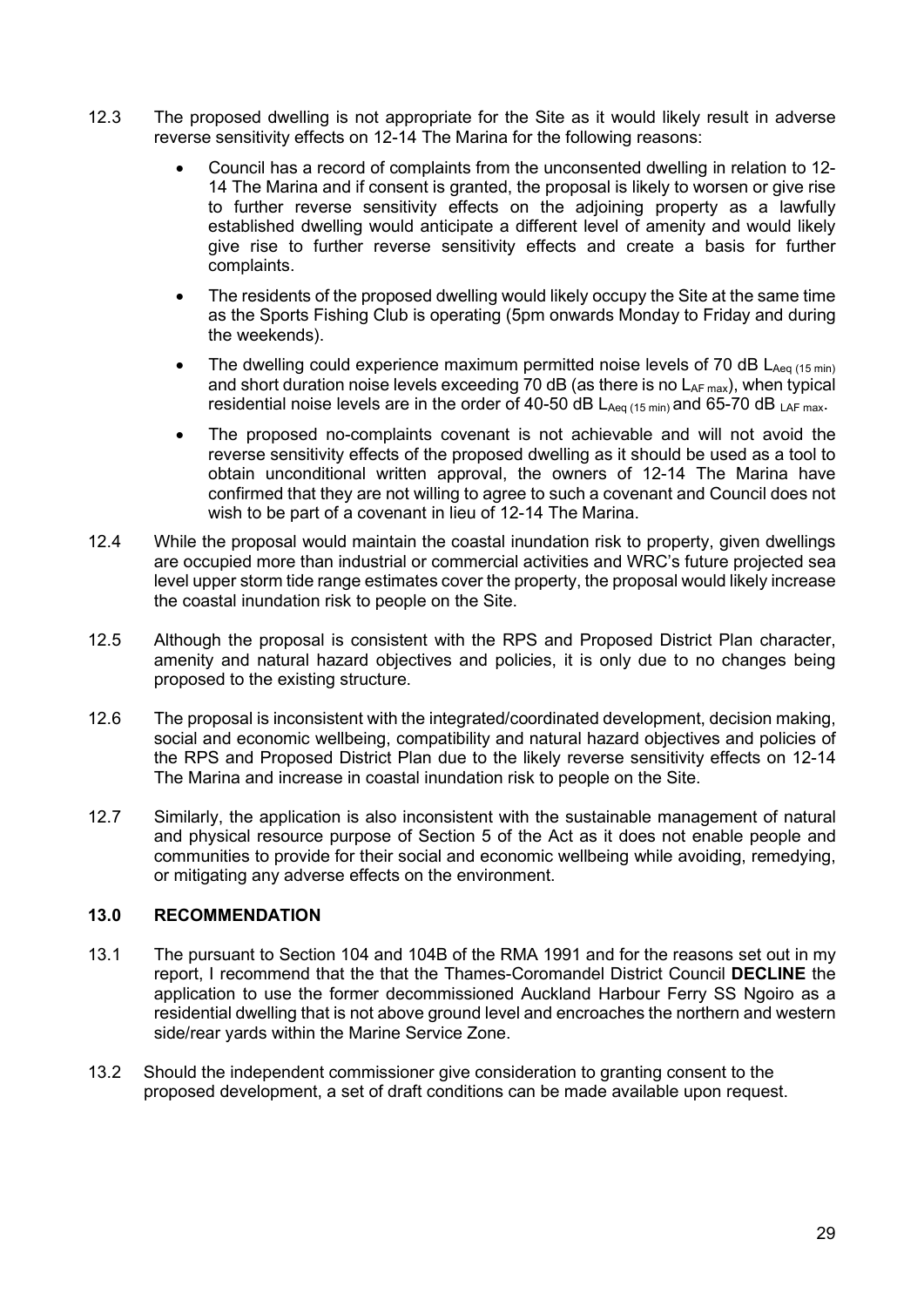Michael Briggs<br>
Senior Consultant Planner<br>
Developme **Kinetic Environmental Consulting Ltd** 

Dated at Thames, this 23<sup>rd</sup> day of June 2022

Reporting Officer: Reviewed and accepted by:

………………

Development Planning Manager<br>Regulatory Services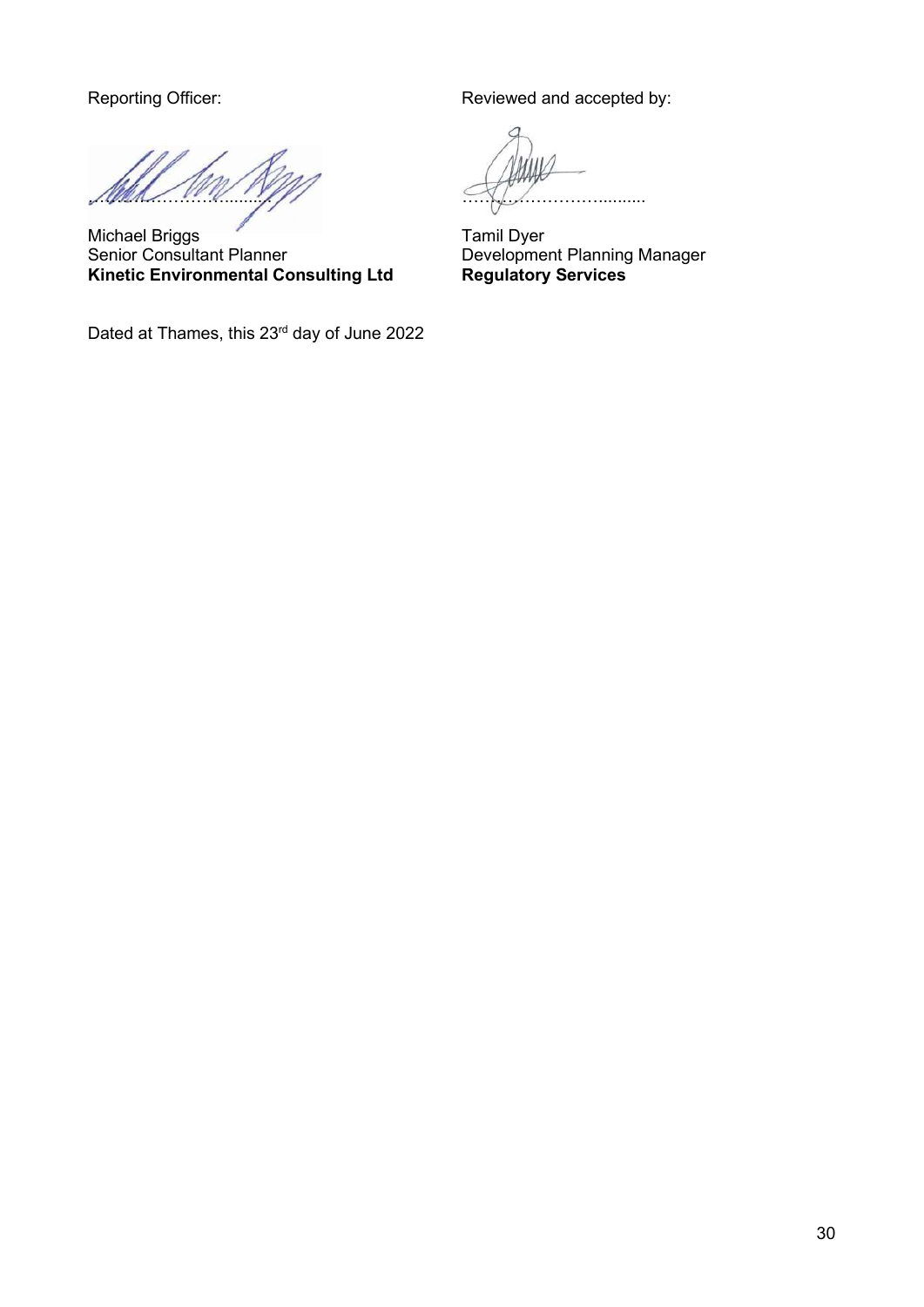# ATTACHMENT A

Application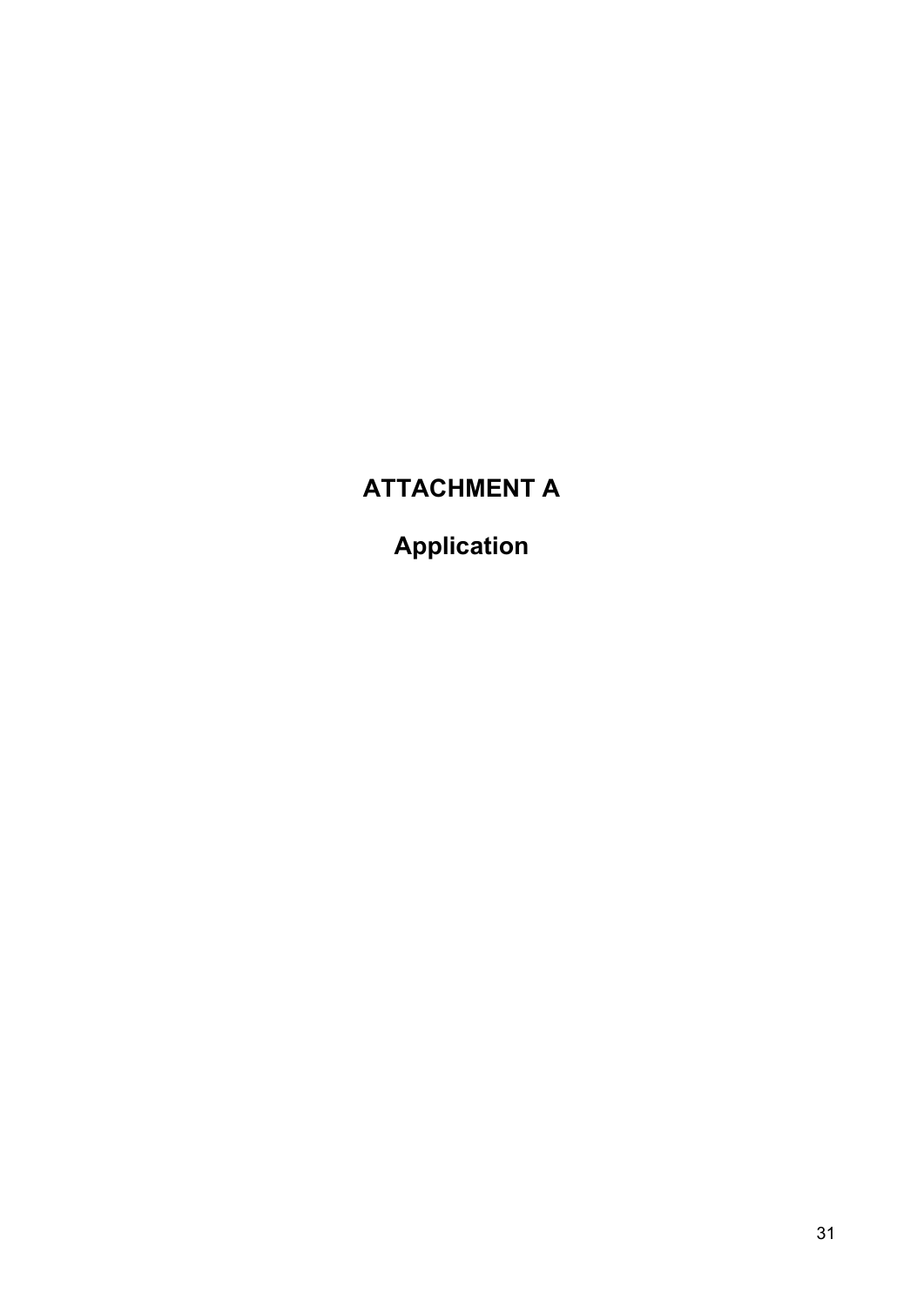# ATTACHMENT B

Locality and Zoning Plans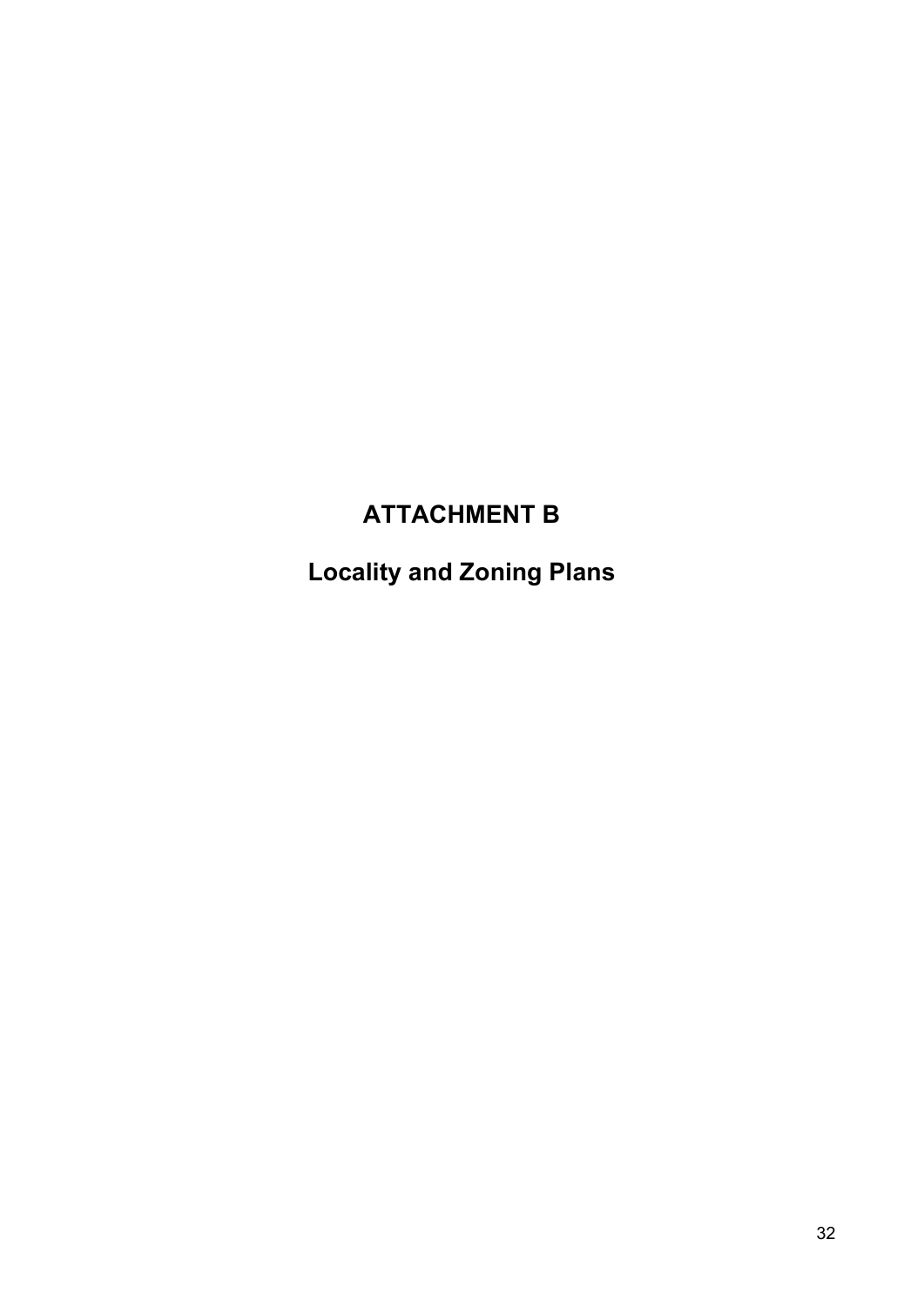# ATTACHMENT C

# Historic Resource Consents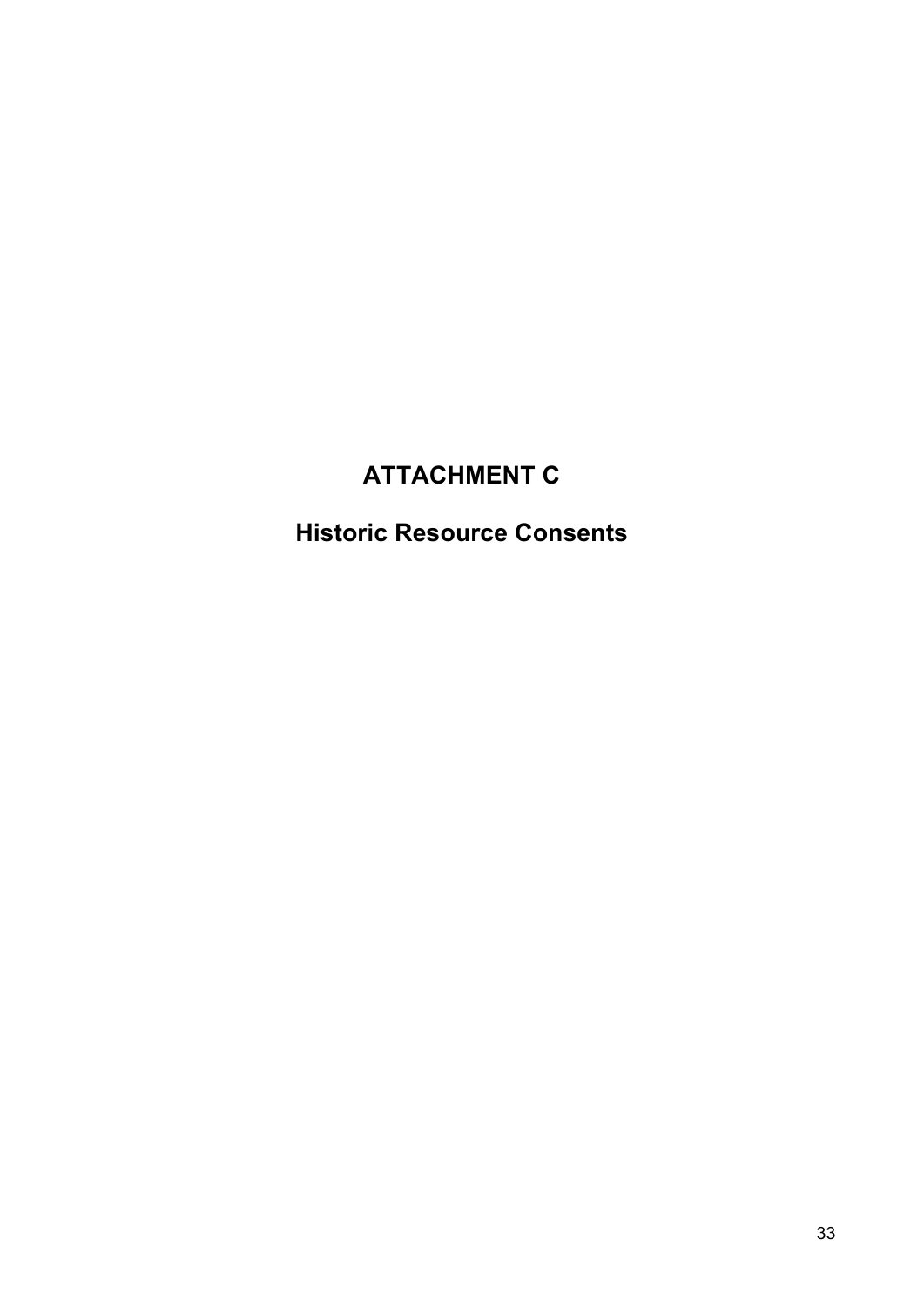# ATTACHMENT D

Submissions